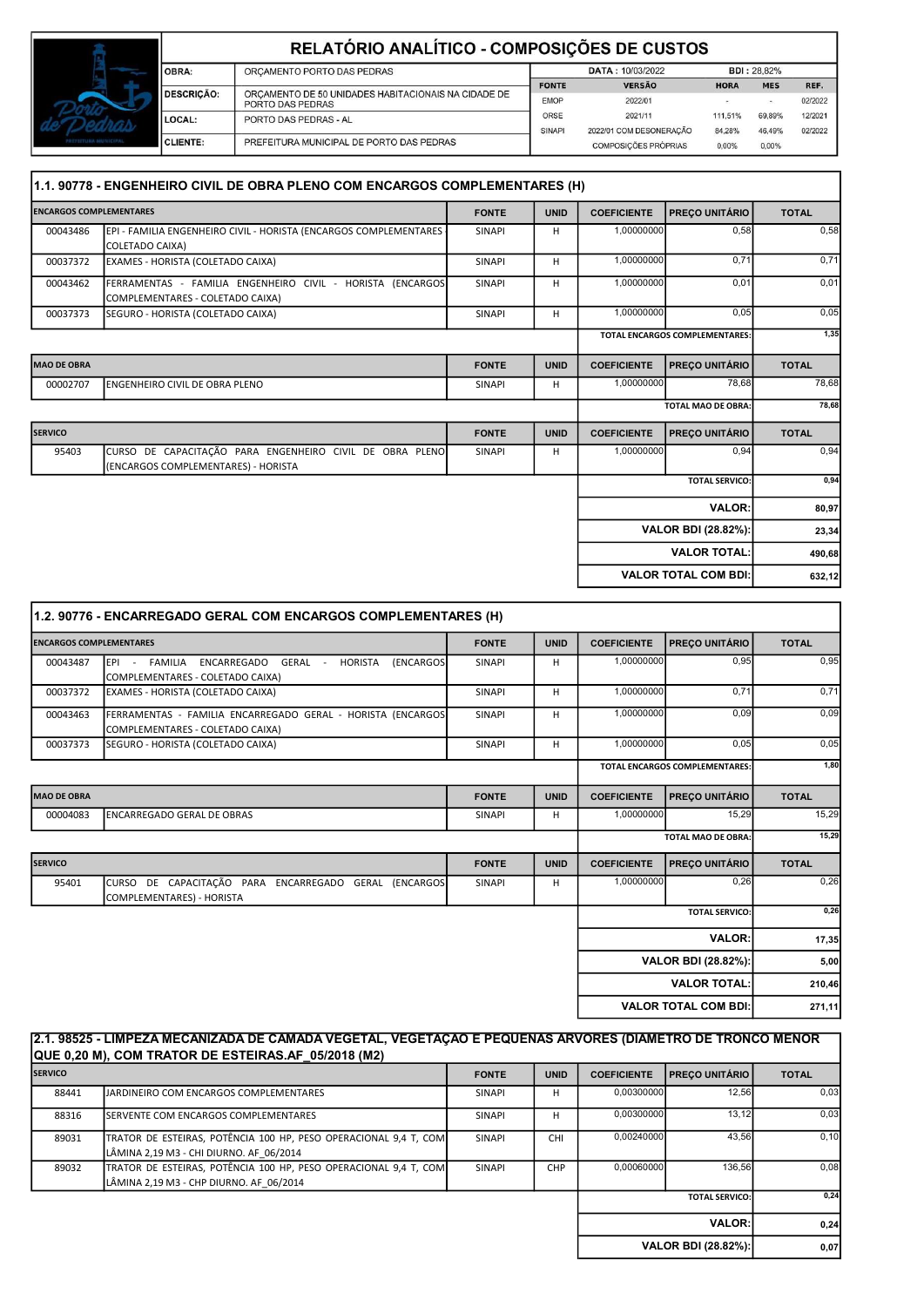| <b>VALOR TOTAL:</b>         | 15.96 |
|-----------------------------|-------|
| <b>VALOR TOTAL COM BDI:</b> | 20.62 |

#### 2.2. 99059 - LOCACAO CONVENCIONAL DE OBRA, UTILIZANDO GABARITO DE TÁBUAS CORRIDAS PONTALETADAS A CADA 2,00M - 2 UTILIZAÇÕES. AF\_10/2018 (M)

|                 | 011LILAYOLO: AI _10/2010 (M)                                                                                                 |               |                |                    |                             |              |
|-----------------|------------------------------------------------------------------------------------------------------------------------------|---------------|----------------|--------------------|-----------------------------|--------------|
| <b>MATERIAL</b> |                                                                                                                              | <b>FONTE</b>  | <b>UNID</b>    | <b>COEFICIENTE</b> | PREÇO UNITÁRIO              | <b>TOTAL</b> |
| 00004433        | CAIBRO NAO APARELHADO *7,5 X 7,5 * CM, EM MACARANDUBA, ANGELIM<br>OU EQUIVALENTE DA REGIAO - BRUTA                           | <b>SINAPI</b> | M              | 0,06447963         | 20,21                       | 1,30         |
| 00005068        | PREGO DE ACO POLIDO COM CABECA 17 X 21 (2 X 11)                                                                              | SINAPI        | KG             | 0,01735088         | 23,00                       | 0,39         |
| 00004417        | SARRAFO NAO APARELHADO *2,5 X 7* CM, EM MACARANDUBA, ANGELIM<br>OU EQUIVALENTE DA REGIAO - BRUTA                             | SINAPI        | M              | 0,11637596         | 5,62                        | 0,65         |
| 00010567        | TABUA *2,5 X 23* CM EM PINUS, MISTA OU EQUIVALENTE DA REGIAO<br><b>BRUTA</b>                                                 | <b>SINAPI</b> | M              | 0,08597284         | 13,19                       | 1,13         |
| 00007356        | TINTA LATEX ACRILICA PREMIUM, COR BRANCO FOSCO                                                                               | SINAPI        | L              | 0,00400164         | 17,20                       | 0,06         |
|                 |                                                                                                                              |               |                |                    | <b>TOTAL MATERIAL:</b>      | 3,53         |
| <b>SERVICO</b>  |                                                                                                                              | <b>FONTE</b>  | <b>UNID</b>    | <b>COEFICIENTE</b> | PREÇO UNITÁRIO              | <b>TOTAL</b> |
| 88239           | AJUDANTE DE CARPINTEIRO COM ENCARGOS COMPLEMENTARES                                                                          | <b>SINAPI</b> | H.             | 0,05569477         | 13,36                       | 0,74         |
| 88262           | CARPINTEIRO DE FORMAS COM ENCARGOS COMPLEMENTARES                                                                            | SINAPI        | H              | 0,11137391         | 15,84                       | 1,76         |
| 94974           | CONCRETO MAGRO PARA LASTRO, TRACO 1:4,5:4,5 (EM MASSA SECA DE<br>CIMENTO/ AREIA MÉDIA/ BRITA 1) - PREPARO MANUAL. AF 05/2021 | SINAPI        | M <sub>3</sub> | 0,00071904         | 310,09                      | 0,22         |
| 99062           | MARCAÇÃO DE PONTOS EM GABARITO OU CAVALETE. AF 10/2018                                                                       | SINAPI        | <b>UN</b>      | 0,23447139         | 1,52                        | 0,35         |
| 91693           | SERRA CIRCULAR DE BANCADA COM MOTOR ELÉTRICO POTÊNCIA DE 5HP.<br>COM COIFA PARA DISCO 10" - CHI DIURNO. AF 08/2015           | SINAPI        | CHI            | 0,00262607         | 14,22                       | 0,03         |
| 91692           | SERRA CIRCULAR DE BANCADA COM MOTOR ELÉTRICO POTÊNCIA DE 5HP.<br>COM COIFA PARA DISCO 10" - CHP DIURNO. AF 08/2015           | SINAPI        | CHP            | 0,00060962         | 15,59                       | 0,00         |
|                 |                                                                                                                              |               |                |                    | <b>TOTAL SERVICO:</b>       | 3,10         |
|                 |                                                                                                                              |               |                |                    | <b>VALOR:</b>               | 6,63         |
|                 |                                                                                                                              |               |                |                    | <b>VALOR BDI (28.82%):</b>  | 1,91         |
|                 |                                                                                                                              |               |                |                    | <b>VALOR TOTAL:</b>         | 309,29       |
|                 |                                                                                                                              |               |                |                    | <b>VALOR TOTAL COM BDI:</b> | 398,39       |

| (M3)                       | 3.1. 96526 - ESCAVAÇÃO MANUAL DE VALA PARA VIGA BALDRAME (SEM ESCAVAÇÃO PARA COLOCAÇÃO DE FORMAS). AF 06/2017 |               |             |                    |                             |              |
|----------------------------|---------------------------------------------------------------------------------------------------------------|---------------|-------------|--------------------|-----------------------------|--------------|
| <b>SERVICO</b>             |                                                                                                               | <b>FONTE</b>  | <b>UNID</b> | <b>COEFICIENTE</b> | PRECO UNITÁRIO              | <b>TOTAL</b> |
| 88309                      | <b>IPEDREIRO COM ENCARGOS COMPLEMENTARES</b>                                                                  | <b>SINAPI</b> | н           | 5.11200000         | 16.04                       | 81,99        |
| 88316                      | <b>ISERVENTE COM ENCARGOS COMPLEMENTARES</b>                                                                  | <b>SINAPI</b> | н           | 7,93300000         | 13,12                       | 104,08       |
|                            |                                                                                                               |               |             |                    | 186,07                      |              |
|                            |                                                                                                               |               |             | <b>VALOR:</b>      | 186,07                      |              |
| <b>VALOR BDI (28.82%):</b> |                                                                                                               |               |             |                    |                             | 53,63        |
|                            |                                                                                                               |               |             |                    | <b>VALOR TOTAL:</b>         | 1.226,20     |
|                            |                                                                                                               |               |             |                    | <b>VALOR TOTAL COM BDI:</b> | 1.579,62     |
|                            |                                                                                                               |               |             |                    |                             |              |

| <b>TOTAL</b> |
|--------------|
| 31,46        |
| 31,46        |
| 31,46        |
| 9,07         |
| 194,42       |
| 250,48       |
|              |

| 4.1. 101616 - PREPARO DE FUNDO DE VALA COM LARGURA MENOR QUE 1,5 M (ACERTO DO SOLO NATURAL). AF 08/2020 (M2) |                                                                                                                      |               |             |                    |                         |              |  |
|--------------------------------------------------------------------------------------------------------------|----------------------------------------------------------------------------------------------------------------------|---------------|-------------|--------------------|-------------------------|--------------|--|
| <b>SERVICO</b>                                                                                               |                                                                                                                      | <b>FONTE</b>  | <b>UNID</b> | <b>COEFICIENTE</b> | <b>PRECO UNITÁRIO I</b> | <b>TOTAL</b> |  |
| 91534                                                                                                        | COMPACTADOR DE SOLOS DE PERCUSSÃO (SOQUETE) COM MOTOR A<br>GASOLINA 4 TEMPOS, POTÊNCIA 4 CV - CHI DIURNO. AF 08/2015 | <b>SINAPI</b> | <b>CHI</b>  | 0.00360000         | 14.87                   | 0,05         |  |
| 91533                                                                                                        | COMPACTADOR DE SOLOS DE PERCUSSÃO (SOQUETE) COM MOTOR A<br>GASOLINA 4 TEMPOS, POTÊNCIA 4 CV - CHP DIURNO. AF 08/2015 | <b>SINAPI</b> | <b>CHP</b>  | 0.00360000         | 21.59                   | 0.07         |  |
| 88309                                                                                                        | <b>IPEDREIRO COM ENCARGOS COMPLEMENTARES</b>                                                                         | <b>SINAPI</b> | н           | 0.10200000         | 16.04                   | 1,63         |  |
| 88316                                                                                                        | <b>ISERVENTE COM ENCARGOS COMPLEMENTARES</b>                                                                         | <b>SINAPI</b> | н           | 0.15310000         | 13.12                   | 2,00         |  |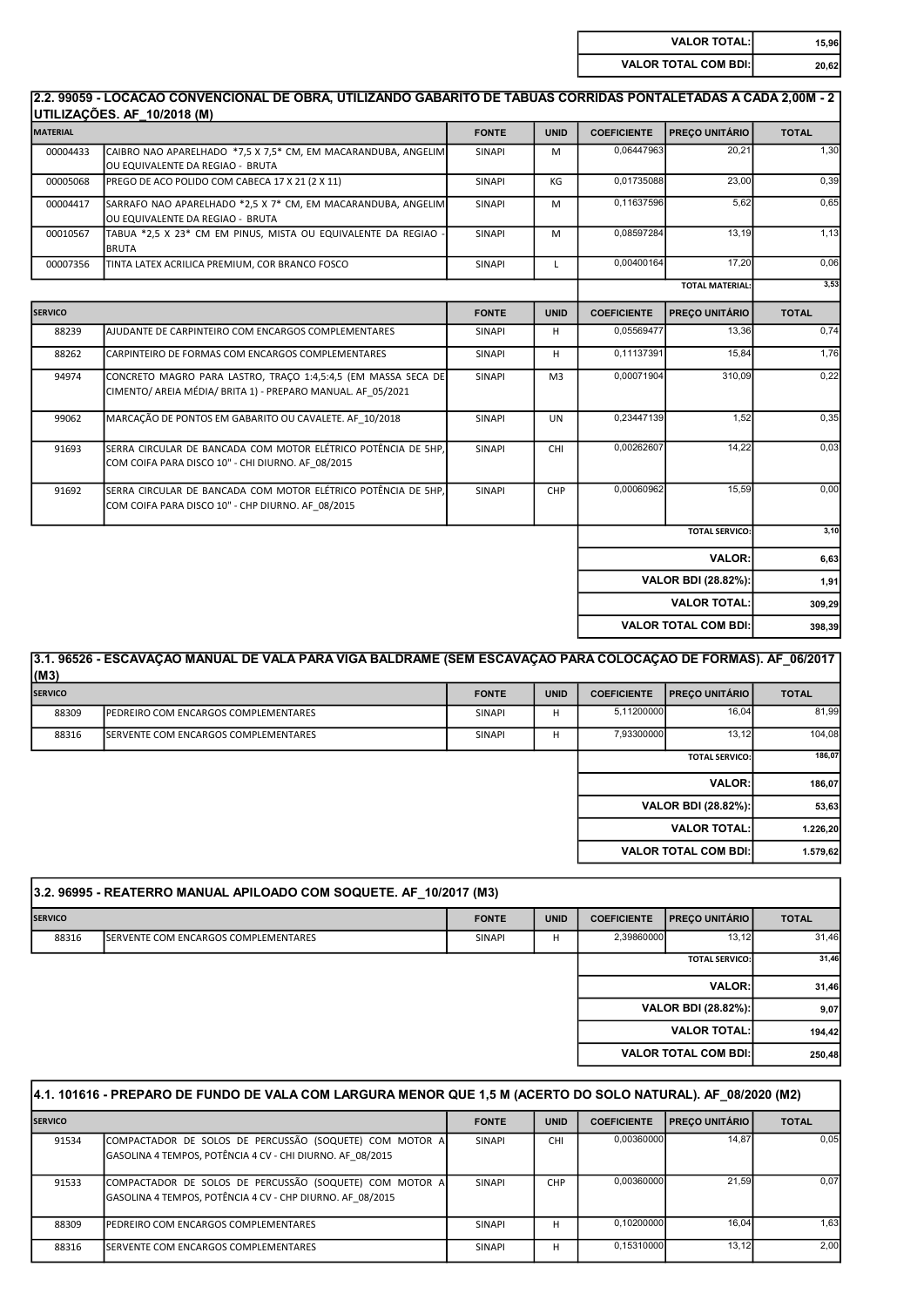| 3,75  | <b>TOTAL SERVICO:</b>       |
|-------|-----------------------------|
| 3,75  | <b>VALOR:</b>               |
| 1,08  | <b>VALOR BDI (28.82%):</b>  |
| 46,35 | <b>VALOR TOTAL:</b>         |
| 59.70 | <b>VALOR TOTAL COM BDI:</b> |

| <b>SERVICO</b> |                                                                                                                                                       | <b>FONTE</b>  | <b>UNID</b>    | <b>COEFICIENTE</b>                     | <b>PRECO UNITÁRIO</b>       | <b>TOTAL</b> |
|----------------|-------------------------------------------------------------------------------------------------------------------------------------------------------|---------------|----------------|----------------------------------------|-----------------------------|--------------|
| 94968          | CONCRETO MAGRO PARA LASTRO, TRACO 1:4,5:4,5 (EM MASSA SECA DE<br>CIMENTO/ AREIA MÉDIA/ BRITA 1) - PREPARO MECÂNICO COM BETONEIRA<br>600 L. AF 05/2021 | <b>SINAPI</b> | M <sub>3</sub> | 0,05650000                             | 269,38                      | 15,21        |
| 88309          | PEDREIRO COM ENCARGOS COMPLEMENTARES                                                                                                                  | <b>SINAPI</b> | н              | 0,31060000                             | 16,04                       | 4,98         |
| 88316          | <b>I</b> SERVENTE COM ENCARGOS COMPLEMENTARES                                                                                                         | <b>SINAPI</b> | н              | 0.08470000                             | 13.12                       | 1,11         |
|                |                                                                                                                                                       |               |                | <b>TOTAL SERVICO:</b><br><b>VALOR:</b> |                             | 21,30        |
|                |                                                                                                                                                       |               |                |                                        |                             | 21,30        |
|                |                                                                                                                                                       |               |                |                                        | VALOR BDI (28.82%):         | 6,14         |
|                |                                                                                                                                                       |               |                |                                        | <b>VALOR TOTAL:</b>         | 175,51       |
|                |                                                                                                                                                       |               |                |                                        | <b>VALOR TOTAL COM BDI:</b> | 226,11       |

#### 4.3. 101159 - ALVENARIA DE VEDAÇÃO DE BLOCOS CERÂMICOS MACIÇOS DE 5X10X20CM (ESPESSURA 10CM) E ARGAMASSA DE ASSENTAMENTO COM PREPARO EM BETONEIRA. AF\_05/2020 (M2)

| <b>MATERIAL</b> |                                                                                                                                                                                             | <b>FONTE</b>  | <b>UNID</b>    | <b>COEFICIENTE</b>         | <b>PREÇO UNITÁRIO</b>       | <b>TOTAL</b> |
|-----------------|---------------------------------------------------------------------------------------------------------------------------------------------------------------------------------------------|---------------|----------------|----------------------------|-----------------------------|--------------|
| 00007258        | TIJOLO CERAMICO MACICO COMUM *5 X 10 X 20* CM (L X A X C)                                                                                                                                   | <b>SINAPI</b> | <b>UN</b>      | 73,49000000                | 0,53                        | 38,94        |
|                 |                                                                                                                                                                                             |               |                |                            | <b>TOTAL MATERIAL:</b>      | 38,94        |
| <b>SERVICO</b>  |                                                                                                                                                                                             | <b>FONTE</b>  | <b>UNID</b>    | <b>COEFICIENTE</b>         | <b>PRECO UNITÁRIO</b>       | <b>TOTAL</b> |
| 87292           | ARGAMASSA TRACO 1:2:8 (EM VOLUME DE CIMENTO, CAL E AREIA MÉDIA)<br>ÚMIDA) PARA EMBOÇO/MASSA ÚNICA/ASSENTAMENTO DE ALVENARIA DE<br>VEDAÇÃO, PREPARO MECÂNICO COM BETONEIRA 400 L. AF 08/2019 | SINAPI        | M <sub>3</sub> | 0,02800000                 | 425,09                      | 11,90        |
| 88309           | PEDREIRO COM ENCARGOS COMPLEMENTARES                                                                                                                                                        | <b>SINAPI</b> | н              | 1,93900000                 | 16,04                       | 31,10        |
| 88316           | SERVENTE COM ENCARGOS COMPLEMENTARES                                                                                                                                                        | SINAPI        | н              | 0,97000000                 | 13,12                       | 12,72        |
|                 |                                                                                                                                                                                             |               |                | <b>TOTAL SERVICO:</b>      | 55,72                       |              |
|                 |                                                                                                                                                                                             |               |                | <b>VALOR:</b>              | 94,66                       |              |
|                 |                                                                                                                                                                                             |               |                | <b>VALOR BDI (28.82%):</b> |                             | 27,28        |
|                 |                                                                                                                                                                                             |               |                |                            | <b>VALOR TOTAL:</b>         | 585,00       |
|                 |                                                                                                                                                                                             |               |                |                            | <b>VALOR TOTAL COM BDI:</b> | 753,59       |

|                    | 4.4. S09103 - Concreto ciclópico com concreto de fck=10Mpa e 50% de pedra de mão (m3) |              |             |                        |                             |              |
|--------------------|---------------------------------------------------------------------------------------|--------------|-------------|------------------------|-----------------------------|--------------|
| <b>MAO DE OBRA</b> |                                                                                       | <b>FONTE</b> | <b>UNID</b> | <b>COEFICIENTE</b>     | <b>PREÇO UNITÁRIO</b>       | <b>TOTAL</b> |
| I04750S            | Pedreiro                                                                              | ORSE         | h           | 1,53270528             | 12,34                       | 18,91        |
| <b>I06111S</b>     | Servente de obras                                                                     | ORSE         | h           | 12,26164224            | 9,31                        | 114,16       |
|                    |                                                                                       |              |             | TOTAL MAO DE OBRA:     |                             | 133,07       |
| <b>MATERIAL</b>    |                                                                                       | <b>FONTE</b> | <b>UNID</b> | <b>COEFICIENTE</b>     | <b>PREÇO UNITÁRIO</b>       | <b>TOTAL</b> |
| 101715             | Pedra de mão granítica                                                                | ORSE         | m3          | 0,38317632             | 80,19                       | 30,73        |
|                    |                                                                                       |              |             | <b>TOTAL MATERIAL:</b> |                             | 30,73        |
| <b>SERVICO</b>     |                                                                                       | <b>FONTE</b> | <b>UNID</b> | <b>COEFICIENTE</b>     | <b>PREÇO UNITÁRIO</b>       | <b>TOTAL</b> |
| S03782             | Concreto simples fabricado na obra, fck=10 mpa, lancado e adensado                    | ORSE         | m3          | 0,38317632             | 380,35                      | 145,74       |
| S10550             | Encargos Complementares - Pedreiro                                                    | ORSE         | h           | 1,53270528             | 3,07                        | 4,71         |
| S10549             | <b>Encargos Complementares - Servente</b>                                             | ORSE         | h           | 12,26164224            | 3,16                        | 38,75        |
|                    |                                                                                       |              |             |                        | <b>TOTAL SERVICO:</b>       | 189,20       |
|                    |                                                                                       |              |             |                        | <b>VALOR:</b>               | 353,00       |
|                    |                                                                                       |              |             |                        | VALOR BDI (28.82%):         | 101,73       |
|                    |                                                                                       |              |             |                        | <b>VALOR TOTAL:</b>         | 1.743,82     |
|                    |                                                                                       |              |             |                        | <b>VALOR TOTAL COM BDI:</b> | 2.246,37     |

| 5.1. 93194 - CONTRAVERGA PRÉ-MOLDADA PARA VÃOS DE ATÉ 1,5 M DE COMPRIMENTO. AF 03/2016 (M) |                                                                      |               |             |                    |                           |              |
|--------------------------------------------------------------------------------------------|----------------------------------------------------------------------|---------------|-------------|--------------------|---------------------------|--------------|
| <b>MATERIAL</b>                                                                            |                                                                      | <b>FONTE</b>  | <b>UNID</b> | <b>COEFICIENTE</b> | <b>I PRECO UNITÁRIO I</b> | <b>TOTAL</b> |
| 00002692                                                                                   | <b>IDESMOLDANTE PROTETOR PARA FORMAS DE MADEIRA. DE BASE OLEOSAI</b> | <b>SINAPI</b> |             | 0.00600000         | 6.25                      | 0.03         |
|                                                                                            | <b>IEMULSIONADA EM AGUA</b>                                          |               |             |                    |                           |              |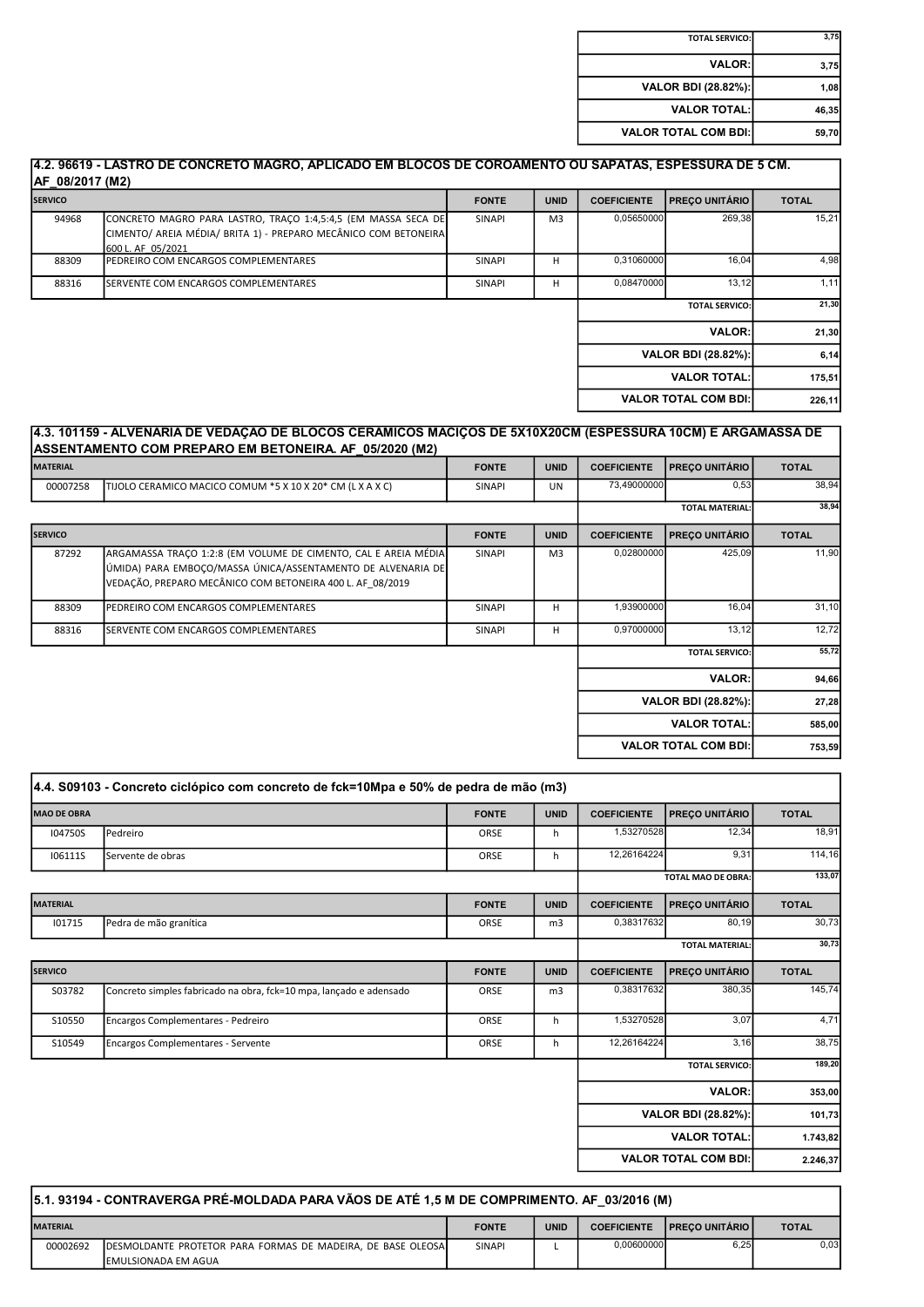| 00039017       | ESPACADOR / DISTANCIADOR CIRCULAR COM ENTRADA LATERAL. EM<br>PLASTICO, PARA VERGALHAO *4,2 A 12,5* MM, COBRIMENTO 20 MM                                                                    | <b>SINAPI</b> | <b>UN</b>      | 6,00000000         | 0, 19                       | 1,14         |
|----------------|--------------------------------------------------------------------------------------------------------------------------------------------------------------------------------------------|---------------|----------------|--------------------|-----------------------------|--------------|
|                |                                                                                                                                                                                            |               |                |                    | <b>TOTAL MATERIAL:</b>      | 1,17         |
| <b>SERVICO</b> |                                                                                                                                                                                            | <b>FONTE</b>  | <b>UNID</b>    | <b>COEFICIENTE</b> | PREÇO UNITÁRIO              | <b>TOTAL</b> |
| 87294          | ARGAMASSA TRACO 1:2:9 (EM VOLUME DE CIMENTO, CAL E AREIA MÉDIA<br>ÚMIDA) PARA EMBOCO/MASSA ÚNICA/ASSENTAMENTO DE ALVENARIA DE<br>VEDAÇÃO, PREPARO MECÂNICO COM BETONEIRA 600 L. AF_08/2019 | SINAPI        | M3             | 0,00190000         | 404.86                      | 0,76         |
| 94970          | CONCRETO FCK = 20MPA, TRACO 1:2,7:3 (EM MASSA SECA DE CIMENTO/<br>AREIA MÉDIA/ BRITA 1) - PREPARO MECÂNICO COM BETONEIRA 600 L<br>AF 05/2021                                               | <b>SINAPI</b> | M <sub>3</sub> | 0,01800000         | 324.99                      | 5,84         |
| 92792          | CORTE E DOBRA DE AÇO CA-50, DIÂMETRO DE 6,3 MM, UTILIZADO EM<br>ESTRUTURAS DIVERSAS, EXCETO LAJES. AF 12/2015                                                                              | <b>SINAPI</b> | KG             | 0,49000000         | 13,84                       | 6,78         |
| 92270          | FABRICAÇÃO DE FÔRMA PARA VIGAS, COM MADEIRA SERRADA, E = 25 MM.<br>AF 09/2020                                                                                                              | <b>SINAPI</b> | M <sub>2</sub> | 0,16400000         | 134,16                      | 22,00        |
| 88309          | PEDREIRO COM ENCARGOS COMPLEMENTARES                                                                                                                                                       | <b>SINAPI</b> | H              | 0,08400000         | 16,04                       | 1,34         |
| 88316          | SERVENTE COM ENCARGOS COMPLEMENTARES                                                                                                                                                       | <b>SINAPI</b> | H              | 0,10200000         | 13,12                       | 1,33         |
|                |                                                                                                                                                                                            |               |                |                    | <b>TOTAL SERVICO:</b>       | 38,05        |
|                |                                                                                                                                                                                            |               |                |                    | <b>VALOR:</b>               | 39,22        |
|                |                                                                                                                                                                                            |               |                |                    | <b>VALOR BDI (28.82%):</b>  | 11,30        |
|                |                                                                                                                                                                                            |               |                |                    | <b>VALOR TOTAL:</b>         | 670,66       |
|                |                                                                                                                                                                                            |               |                |                    | <b>VALOR TOTAL COM BDI:</b> | 863,89       |

I

| <b>MATERIAL</b> |                                                                                                                                               | <b>FONTE</b> | <b>UNID</b>    | <b>COEFICIENTE</b> | <b>PRECO UNITÁRIO</b>       | <b>TOTAL</b> |
|-----------------|-----------------------------------------------------------------------------------------------------------------------------------------------|--------------|----------------|--------------------|-----------------------------|--------------|
| 00002692        | DESMOLDANTE PROTETOR PARA FORMAS DE MADEIRA, DE BASE OLEOSA<br><b>EMULSIONADA EM AGUA</b>                                                     | SINAPI       |                | 0,00350000         | 6,25                        | 0,02         |
| 00039017        | ESPACADOR / DISTANCIADOR CIRCULAR COM ENTRADA LATERAL, EM<br>PLASTICO, PARA VERGALHAO *4,2 A 12,5 * MM, COBRIMENTO 20 MM                      | SINAPI       | <b>UN</b>      | 6,00000000         | 0,19                        | 1,14         |
|                 |                                                                                                                                               |              |                |                    | <b>TOTAL MATERIAL:</b>      | 1,16         |
| <b>SERVICO</b>  |                                                                                                                                               | <b>FONTE</b> | <b>UNID</b>    | <b>COEFICIENTE</b> | <b>PRECO UNITÁRIO</b>       | <b>TOTAL</b> |
| 94970           | CONCRETO FCK = 20MPA, TRACO 1:2,7:3 (EM MASSA SECA DE CIMENTO/<br>AREIA MÉDIA/ BRITA 1) - PREPARO MECÂNICO COM BETONEIRA 600 L.<br>AF 05/2021 | SINAPI       | M <sub>3</sub> | 0,01540000         | 324.99                      | 5,00         |
| 92793           | CORTE E DOBRA DE AÇO CA-50, DIÂMETRO DE 8,0 MM, UTILIZADO EM<br>ESTRUTURAS DIVERSAS, EXCETO LAJES. AF 12/2015                                 | SINAPI       | KG             | 0,79000000         | 14,07                       | 11,11        |
| 92270           | FABRICAÇÃO DE FÔRMA PARA VIGAS, COM MADEIRA SERRADA, E = 25 MM.<br>AF 09/2020                                                                 | SINAPI       | M <sub>2</sub> | 0,20000000         | 134,16                      | 26,83        |
| 88309           | PEDREIRO COM ENCARGOS COMPLEMENTARES                                                                                                          | SINAPI       | н              | 0,36000000         | 16,04                       | 5,77         |
| 88316           | SERVENTE COM ENCARGOS COMPLEMENTARES                                                                                                          | SINAPI       | н              | 0,18000000         | 13,12                       | 2,36         |
|                 |                                                                                                                                               |              |                |                    | <b>TOTAL SERVICO:</b>       | 51,07        |
|                 |                                                                                                                                               |              |                |                    | <b>VALOR:</b>               | 52,23        |
|                 |                                                                                                                                               |              |                |                    | <b>VALOR BDI (28.82%):</b>  | 15,05        |
|                 |                                                                                                                                               |              |                |                    | <b>VALOR TOTAL:</b>         | 322,78       |
|                 |                                                                                                                                               |              |                |                    | <b>VALOR TOTAL COM BDI:</b> | 415,79       |

## 5.3. 91601 - ARMAÇÃO DO SISTEMA DE PAREDES DE CONCRETO, EXECUTADA COMO REFORÇO, VERGALHÃO DE 6,3 MM DE DIÂMETRO. AF\_06/2019 (KG)

| <b>MATERIAL</b> |                                                                                       | <b>FONTE</b>  | <b>UNID</b> | <b>COEFICIENTE</b>     | <b>PREÇO UNITÁRIO</b>       | <b>TOTAL</b> |
|-----------------|---------------------------------------------------------------------------------------|---------------|-------------|------------------------|-----------------------------|--------------|
| 00000032        | ACO CA-50, 6,3 MM, VERGALHAO                                                          | <b>SINAPI</b> | КG          | 1,11000000             | 12,26                       | 13,60        |
| 00043132        | ARAME RECOZIDO 16 BWG, D = 1,65 MM (0,016 KG/M) OU 18 BWG, D = 1,25<br>MM (0,01 KG/M) | <b>SINAPI</b> | KG          | 0,01110000             | 25,96                       | 0,28         |
|                 |                                                                                       |               |             | <b>TOTAL MATERIAL:</b> |                             | 13,88        |
| <b>SERVICO</b>  |                                                                                       | <b>FONTE</b>  | <b>UNID</b> | <b>COEFICIENTE</b>     | <b>PREÇO UNITÁRIO</b>       | <b>TOTAL</b> |
| 88238           | <b>JAJUDANTE DE ARMADOR COM ENCARGOS COMPLEMENTARES</b>                               | <b>SINAPI</b> | H           | 0,01400000             | 12,55                       | 0,17         |
| 88245           | <b>ARMADOR COM ENCARGOS COMPLEMENTARES</b>                                            | <b>SINAPI</b> | H           | 0,08600000             | 15,94                       | 1,37         |
|                 |                                                                                       |               |             |                        | <b>TOTAL SERVICO:</b>       | 1,54         |
|                 |                                                                                       |               |             |                        | <b>VALOR:</b>               | 15,42        |
|                 |                                                                                       |               |             | VALOR BDI (28.82%):    |                             | 4,44         |
|                 |                                                                                       |               |             |                        | <b>VALOR TOTAL:</b>         | 635,30       |
|                 |                                                                                       |               |             |                        | <b>VALOR TOTAL COM BDI:</b> | 818,23       |

5.4. 98554 - IMPERMEABILIZAÇÃO DE SUPERFÍCIE COM MEMBRANA À BASE DE RESINA ACRÍLICA, 3 DEMÃOS. AF\_06/2018 (M2)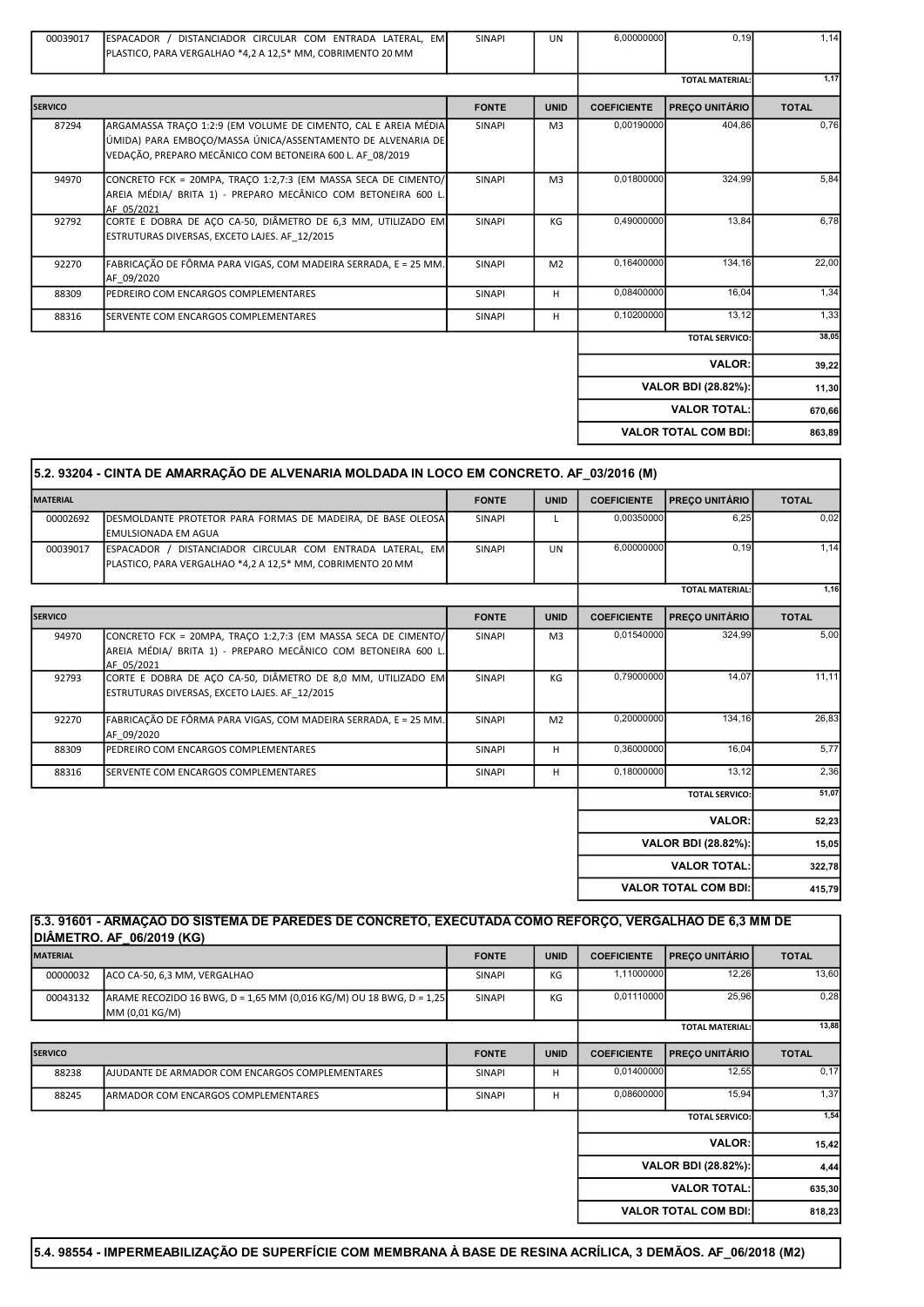| <b>MATERIAL</b> |                                                     | <b>FONTE</b>  | <b>UNID</b> | <b>COEFICIENTE</b>                          | <b>PRECO UNITÁRIO</b>       | <b>TOTAL</b> |
|-----------------|-----------------------------------------------------|---------------|-------------|---------------------------------------------|-----------------------------|--------------|
| 00043147        | IMEMBRANA IMPERMEABILIZANTE ACRILICA MONOCOMPONENTE | <b>SINAPI</b> | КG          | 1,20000000                                  | 20,95                       | 25,14        |
|                 |                                                     |               |             |                                             | <b>TOTAL MATERIAL:</b>      | 25,14        |
| <b>SERVICO</b>  |                                                     | <b>FONTE</b>  | <b>UNID</b> | <b>PRECO UNITÁRIO</b><br><b>COEFICIENTE</b> |                             | <b>TOTAL</b> |
| 88243           | IAJUDANTE ESPECIALIZADO COM ENCARGOS COMPLEMENTARES | <b>SINAPI</b> | H           | 0,11700000                                  | 13,71                       | 1,60         |
| 88270           | IIMPERMEABILIZADOR COM ENCARGOS COMPLEMENTARES      | <b>SINAPI</b> | н           | 0,57800000                                  | 16,28                       | 9,40         |
|                 |                                                     |               |             |                                             | <b>TOTAL SERVICO:</b>       | 11,00        |
|                 |                                                     |               |             |                                             | <b>VALOR:</b>               | 36,14        |
|                 |                                                     |               |             |                                             | VALOR BDI (28.82%):         | 10,42        |
|                 |                                                     |               |             |                                             | <b>VALOR TOTAL:</b>         | 1.116,73     |
|                 |                                                     |               |             |                                             | <b>VALOR TOTAL COM BDI:</b> | 1.438,70     |

#### 6.1. 101964 - LAJE PRÉ-MOLDADA UNIDIRECIONAL, BIAPOIADA, PARA FORRO, ENCHIMENTO EM CERÂMICA, VIGOTA CONVENCIONAL, ALTURA TOTAL DA LA JE (ENCHIMENTO+CAPA) =  $(8+3)$ . AF\_11/2020 (M2)

| <b>MATERIAL</b> |                                                                                                                                                                                                                        | <b>FONTE</b>  | <b>UNID</b>    | <b>COEFICIENTE</b>     | PREÇO UNITÁRIO              | <b>TOTAL</b> |
|-----------------|------------------------------------------------------------------------------------------------------------------------------------------------------------------------------------------------------------------------|---------------|----------------|------------------------|-----------------------------|--------------|
| 00003736        | LAJE PRE-MOLDADA CONVENCIONAL (LAJOTAS + VIGOTAS) PARA FORRO,<br>UNIDIRECIONAL, SOBRECARGA DE 100 KG/M2, VAO ATE 4,00 M (SEM<br>COLOCACAO)                                                                             | SINAPI        | M <sub>2</sub> | 1,00000000             | 39,60                       | 39,60        |
| 00040304        | PREGO DE ACO POLIDO COM CABECA DUPLA 17 X 27 (2 1/2 X 11)                                                                                                                                                              | SINAPI        | KG             | 0,04000000             | 28,40                       | 1,13         |
| 00006193        | TABUA NAO APARELHADA *2,5 X 20* CM, EM MACARANDUBA, ANGELIM<br>OU EQUIVALENTE DA REGIAO - BRUTA                                                                                                                        | SINAPI        | M              | 1,87000000             | 14,61                       | 27,32        |
|                 |                                                                                                                                                                                                                        |               |                | <b>TOTAL MATERIAL:</b> |                             | 68,05        |
| <b>SERVICO</b>  |                                                                                                                                                                                                                        | <b>FONTE</b>  | <b>UNID</b>    | <b>COEFICIENTE</b>     | PREÇO UNITÁRIO              | <b>TOTAL</b> |
| 92783           | ARMAÇÃO DE LAJE DE UMA ESTRUTURA CONVENCIONAL DE CONCRETO<br>ARMADO EM UMA EDIFICAÇÃO TÉRREA OU SOBRADO UTILIZANDO AÇO CA-<br>60 DE 4.2 MM - MONTAGEM. AF 12/2015                                                      | SINAPI        | КG             | 0,99100000             | 17,98                       | 17,81        |
| 88262           | CARPINTEIRO DE FORMAS COM ENCARGOS COMPLEMENTARES                                                                                                                                                                      | <b>SINAPI</b> | H              | 0,50100000             | 15,84                       | 7,93         |
| 92723           | CONCRETAGEM DE VIGAS E LAJES, FCK=20 MPA, PARA LAJES PREMOLDADAS<br>COM USO DE BOMBA EM EDIFICAÇÃO COM ÁREA MÉDIA DE LAJES MENOR<br>OU IGUAL A 20 M <sup>2</sup> - LANÇAMENTO, ADENSAMENTO E ACABAMENTO.<br>AF 12/2015 | SINAPI        | M <sub>3</sub> | 0,04400000             | 399,65                      | 17,58        |
| 92273           | FABRICAÇÃO DE ESCORAS DO TIPO PONTALETE, EM MADEIRA, PARA PÉ-<br>DIREITO SIMPLES. AF 09/2020                                                                                                                           | SINAPI        | M              | 0,97000000             | 18,06                       | 17,51        |
| 88316           | SERVENTE COM ENCARGOS COMPLEMENTARES                                                                                                                                                                                   | SINAPI        | H.             | 0,35400000             | 13,12                       | 4,64         |
|                 |                                                                                                                                                                                                                        |               |                |                        | <b>TOTAL SERVICO:</b>       | 65,47        |
|                 |                                                                                                                                                                                                                        |               |                |                        | <b>VALOR:</b>               | 133,52       |
|                 |                                                                                                                                                                                                                        |               |                |                        | VALOR BDI (28.82%):         | 38,48        |
|                 |                                                                                                                                                                                                                        |               |                |                        | <b>VALOR TOTAL:</b>         | 364,51       |
|                 |                                                                                                                                                                                                                        |               |                |                        | <b>VALOR TOTAL COM BDI:</b> | 469,56       |

# 6.2. COMP-54292341 - BLOCOS DE CONCRETO PRÉ MOLDADOS DE ENCAIXE MACHO E FÊMEA, COM PREENCHIMENTO DE EPS ARMADO, COM DIMENSÕES DE 90X45 CM. (PÇ)

| 53,50     | <b>VALOR:</b>               |
|-----------|-----------------------------|
| 15,42     | VALOR BDI (28.82%):         |
| 15.969,75 | <b>VALOR TOTAL:</b>         |
| 20.572,62 | <b>VALOR TOTAL COM BDI:</b> |

## 7.1. 92539 - TRAMA DE MADEIRA COMPOSTA POR RIPAS, CAIBROS E TERÇAS PARA TELHADOS DE ATÉ 2 ÁGUAS PARA TELHA DE ENCAIXE DE CERÂMICA OU DE CONCRETO, INCLUSO TRANSPORTE VERTICAL. AF\_07/2019 (M2)

|                 | LIVANC DE CERAMICA QU'DE CONCRETO, INCEDIO TRANCFORTE VERTICAE. AL 19772013 (MIZ)                    |               |             |                    |                        |              |
|-----------------|------------------------------------------------------------------------------------------------------|---------------|-------------|--------------------|------------------------|--------------|
| <b>MATERIAL</b> |                                                                                                      | <b>FONTE</b>  | <b>UNID</b> | <b>COEFICIENTE</b> | <b>PRECO UNITÁRIO</b>  | <b>TOTAL</b> |
| 00004430        | CAIBRO NAO APARELHADO *5 X 6* CM, EM MACARANDUBA, ANGELIM OU<br>EQUIVALENTE DA REGIAO - BRUTA        | <b>SINAPI</b> | м           | 1,95600000         | 10,34                  | 20,22        |
| 00020247        | PREGO DE ACO POLIDO COM CABECA 15 X 15 (1 1/4 X 13)                                                  | <b>SINAPI</b> | КG          | 0,07000000         | 25,48                  | 1,78         |
| 00039027        | PREGO DE ACO POLIDO COM CABECA 19 X 36 (3 1/4 X 9)                                                   | <b>SINAPI</b> | КG          | 0,05000000         | 22,99                  | 1,14         |
| 00040568        | PREGO DE ACO POLIDO COM CABECA 22 X 48 (4 1/4 X 5)                                                   | <b>SINAPI</b> | КG          | 0,03000000         | 23,18                  | 0,69         |
| 00004408        | RIPA NAO APARELHADA, *1,5 X 5* CM, EM MACARANDUBA, ANGELIM OU<br>EQUIVALENTE DA REGIAO - BRUTA       | <b>SINAPI</b> | M           | 3,29200000         | 1,96                   | 6,45         |
| 00004425        | VIGA NAO APARELHADA *6 X 12* CM, EM MACARANDUBA, ANGELIM OU<br><b>IEQUIVALENTE DA REGIAO - BRUTA</b> | <b>SINAPI</b> | M           | 0,65800000         | 21.87                  | 14,39        |
|                 |                                                                                                      |               |             |                    | <b>TOTAL MATERIAL:</b> | 44,67        |
| <b>SERVICO</b>  |                                                                                                      | <b>FONTE</b>  | <b>UNID</b> | <b>COEFICIENTE</b> | <b>PRECO UNITÁRIO</b>  | <b>TOTAL</b> |
| 88239           | AJUDANTE DE CARPINTEIRO COM ENCARGOS COMPLEMENTARES                                                  | SINAPI        | н           | 0,40700000         | 13,36                  | 5,43         |
| 88262           | ICARPINTEIRO DE FORMAS COM ENCARGOS COMPLEMENTARES                                                   | <b>SINAPI</b> | н           | 0.36700000         | 15,84                  | 5,81         |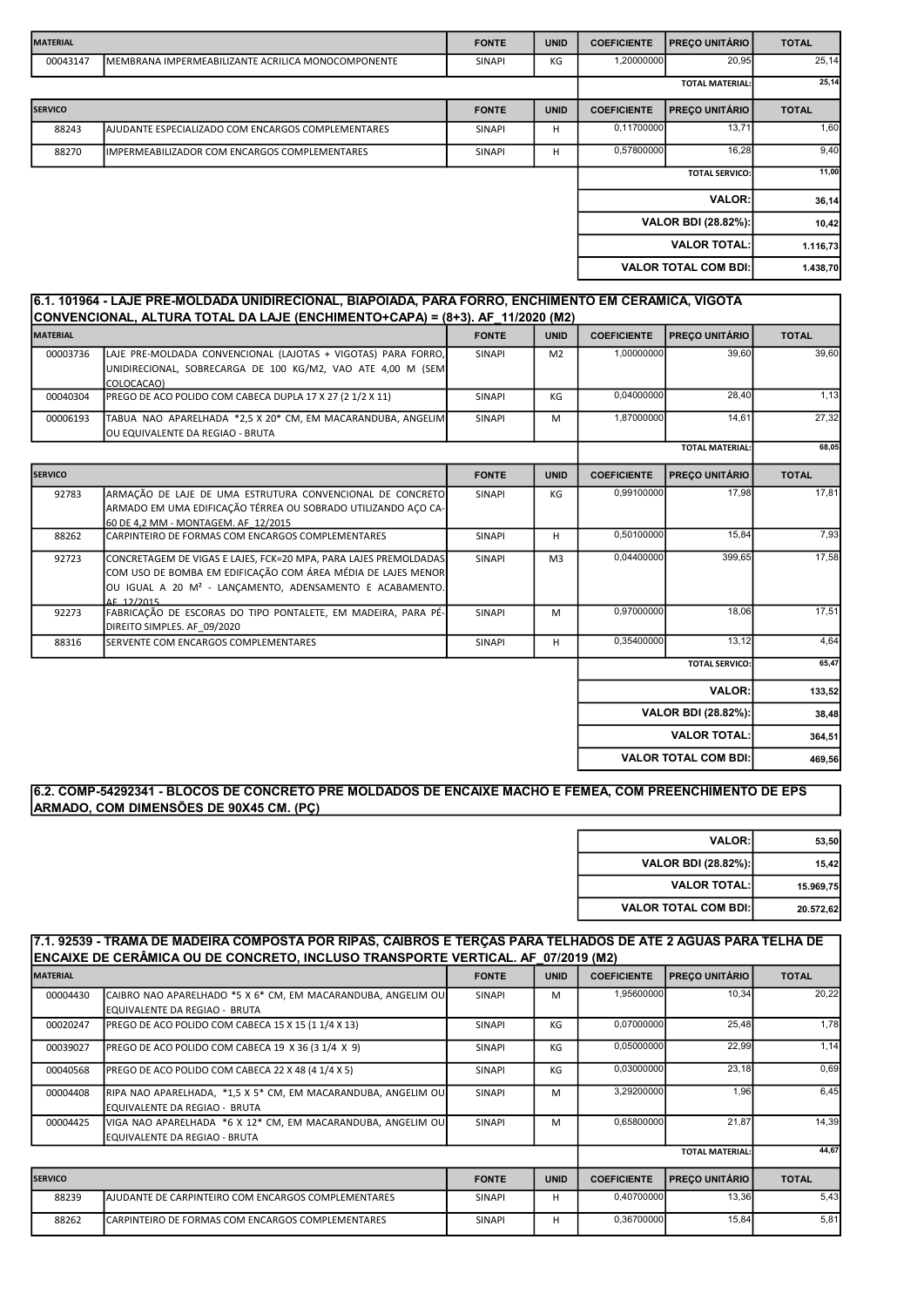| 93282 | GUINCHO ELÉTRICO DE COLUNA, CAPACIDADE 400 KG, COM MOTO FREIO, | <b>SINAPI</b> | <b>CHI</b> | 0,05980000 | 12,09                       | 0,72     |
|-------|----------------------------------------------------------------|---------------|------------|------------|-----------------------------|----------|
|       | MOTOR TRIFÁSICO DE 1,25 CV - CHI DIURNO. AF 03/2016            |               |            |            |                             |          |
| 93281 | GUINCHO ELÉTRICO DE COLUNA, CAPACIDADE 400 KG, COM MOTO FREIO, | <b>SINAPI</b> | <b>CHP</b> | 0,04310000 | 13,09                       | 0,56     |
|       | MOTOR TRIFÁSICO DE 1,25 CV - CHP DIURNO. AF 03/2016            |               |            |            |                             |          |
|       |                                                                |               |            |            |                             |          |
|       |                                                                |               |            |            | <b>TOTAL SERVICO:</b>       | 12,52    |
|       |                                                                |               |            |            | VALOR:                      | 57,19    |
|       |                                                                |               |            |            | VALOR BDI (28.82%):         | 16,48    |
|       |                                                                |               |            |            | <b>VALOR TOTAL:</b>         | 3.402,81 |
|       |                                                                |               |            |            | <b>VALOR TOTAL COM BDI:</b> | 4.383,37 |
|       |                                                                |               |            |            |                             |          |

# 7.2. 94445 - TELHAMENTO COM TELHA CERÂMICA CAPA-CANAL, TIPO PLAN, COM ATÉ 2 ÁGUAS, INCLUSO TRANSPORTE VERTICAL.  $AF_07/2019 (M2)$

| <b>MATERIAL</b> |                                                                                                                                                              | <b>FONTE</b>  | <b>UNID</b> | <b>COEFICIENTE</b> | <b>PRECO UNITÁRIO</b>       | <b>TOTAL</b> |
|-----------------|--------------------------------------------------------------------------------------------------------------------------------------------------------------|---------------|-------------|--------------------|-----------------------------|--------------|
| 00007173        | TELHA DE BARRO / CERAMICA, NAO ESMALTADA, TIPO COLONIAL, CANAL,<br>PLAN, PAULISTA, COMPRIMENTO DE *44 A 50* CM, RENDIMENTO DE<br>COBERTURA DE *26* TELHAS/M2 | <b>SINAPI</b> | MIL         | 0,02750000         | 728.64                      | 20,03        |
|                 |                                                                                                                                                              |               |             |                    | <b>TOTAL MATERIAL:</b>      | 20,03        |
| <b>SERVICO</b>  |                                                                                                                                                              | <b>FONTE</b>  | <b>UNID</b> | <b>COEFICIENTE</b> | <b>PREÇO UNITÁRIO</b>       | <b>TOTAL</b> |
| 93282           | GUINCHO ELÉTRICO DE COLUNA, CAPACIDADE 400 KG, COM MOTO FREIO,<br>MOTOR TRIFÁSICO DE 1,25 CV - CHI DIURNO. AF 03/2016                                        | <b>SINAPI</b> | <b>CHI</b>  | 0,05160000         | 12,09                       | 0,62         |
| 93281           | GUINCHO ELÉTRICO DE COLUNA, CAPACIDADE 400 KG, COM MOTO FREIO,<br>MOTOR TRIFÁSICO DE 1,25 CV - CHP DIURNO. AF_03/2016                                        | SINAPI        | CHP         | 0,03720000         | 13,09                       | 0,48         |
| 88316           | SERVENTE COM ENCARGOS COMPLEMENTARES                                                                                                                         | <b>SINAPI</b> | н           | 0,39900000         | 13,12                       | 5,23         |
| 88323           | TELHADISTA COM ENCARGOS COMPLEMENTARES                                                                                                                       | <b>SINAPI</b> | H           | 0,13300000         | 19,15                       | 2,54         |
|                 |                                                                                                                                                              |               |             |                    | <b>TOTAL SERVICO:</b>       | 8,87         |
|                 |                                                                                                                                                              |               |             |                    | <b>VALOR:</b>               | 28,90        |
|                 |                                                                                                                                                              |               |             |                    | VALOR BDI (28.82%):         | 8,33         |
|                 |                                                                                                                                                              |               |             |                    | <b>VALOR TOTAL:</b>         | 1.719,55     |
|                 |                                                                                                                                                              |               |             |                    | <b>VALOR TOTAL COM BDI:</b> | 2.215,19     |

|                 | PARA TELHADOS COM MAIS DE 2 ÁGUAS, INCLUSO TRANSPORTE VERTICAL. AF  07/2019 (M)                                                                                                                                       |               |                |                    |                        |              |
|-----------------|-----------------------------------------------------------------------------------------------------------------------------------------------------------------------------------------------------------------------|---------------|----------------|--------------------|------------------------|--------------|
| <b>MATERIAL</b> |                                                                                                                                                                                                                       | <b>FONTE</b>  | <b>UNID</b>    | <b>COEFICIENTE</b> | <b>PRECO UNITÁRIO</b>  | <b>TOTAL</b> |
| 00007181        | CUMEEIRA PARA TELHA CERAMICA, COMPRIMENTO DE *41* CM,<br>RENDIMENTO DE *3* TELHAS/M                                                                                                                                   | <b>SINAPI</b> | <b>UN</b>      | 3,00000000         | 1.88                   | 5,64         |
|                 |                                                                                                                                                                                                                       |               |                |                    | <b>TOTAL MATERIAL:</b> | 5,64         |
| <b>SERVICO</b>  |                                                                                                                                                                                                                       | <b>FONTE</b>  | <b>UNID</b>    | <b>COEFICIENTE</b> | <b>PREÇO UNITÁRIO</b>  | <b>TOTAL</b> |
| 87337           | ARGAMASSA TRAÇO 1:2:9 (EM VOLUME DE CIMENTO, CAL E AREIA MÉDIA<br>ÚMIDA) PARA EMBOCO/MASSA ÚNICA/ASSENTAMENTO DE ALVENARIA DE<br>VEDAÇÃO, PREPARO MECÂNICO COM MISTURADOR DE EIXO HORIZONTAL<br>DE 300 KG. AF 08/2019 | SINAPI        | M <sub>3</sub> | 0.01170000         | 403.56                 | 4,72         |
| 93282           | GUINCHO ELÉTRICO DE COLUNA, CAPACIDADE 400 KG, COM MOTO FREIO,<br>MOTOR TRIFÁSICO DE 1,25 CV - CHI DIURNO. AF 03/2016                                                                                                 | <b>SINAPI</b> | CHI            | 0,00870000         | 12,09                  | 0, 10        |
| 93281           | GUINCHO ELÉTRICO DE COLUNA, CAPACIDADE 400 KG, COM MOTO FREIO,<br>MOTOR TRIFÁSICO DE 1,25 CV - CHP DIURNO. AF 03/2016                                                                                                 | SINAPI        | CHP            | 0,00630000         | 13,09                  | 0.08         |
| 88316           | SERVENTE COM ENCARGOS COMPLEMENTARES                                                                                                                                                                                  | <b>SINAPI</b> | H              | 0.35000000         | 13.12                  | 4,59         |
| 88323           | TELHADISTA COM ENCARGOS COMPLEMENTARES                                                                                                                                                                                | <b>SINAPI</b> | H              | 0,30500000         | 19,15                  | 5,84         |
|                 |                                                                                                                                                                                                                       |               |                |                    | <b>TOTAL SERVICO:</b>  | 15,33        |
|                 |                                                                                                                                                                                                                       |               |                |                    | <b>VALOR:</b>          | 20,97        |
|                 |                                                                                                                                                                                                                       |               |                |                    | VALOR BDI (28.82%):    | 6,04         |
|                 |                                                                                                                                                                                                                       |               |                |                    | <b>VALOR TOTAL:</b>    | 146,79       |

|                | 7.4. 94224 - EMBOÇAMENTO COM ARGAMASSA TRAÇO 1:2:9 (CIMENTO, CAL E AREIA). AF 07/2019 (M)                                                                                                                              |               |                |                    |                    |              |  |
|----------------|------------------------------------------------------------------------------------------------------------------------------------------------------------------------------------------------------------------------|---------------|----------------|--------------------|--------------------|--------------|--|
| <b>SERVICO</b> |                                                                                                                                                                                                                        | <b>FONTE</b>  | <b>UNID</b>    | <b>COEFICIENTE</b> | I PRECO UNITÁRIO I | <b>TOTAL</b> |  |
| 87337          | ARGAMASSA TRAÇO 1:2:9 (EM VOLUME DE CIMENTO, CAL E AREIA MÉDIA)<br>ÚMIDA) PARA EMBOCO/MASSA ÚNICA/ASSENTAMENTO DE ALVENARIA DE<br>VEDAÇÃO, PREPARO MECÂNICO COM MISTURADOR DE EIXO HORIZONTAL<br>DE 300 KG. AF 08/2019 | <b>SINAPI</b> | M <sub>3</sub> | 0.00950000         | 403.56             | 3.83         |  |
| 88316          | ISERVENTE COM ENCARGOS COMPLEMENTARES                                                                                                                                                                                  | <b>SINAPI</b> | н              | 0.43300000         | 13.12              | 5.68         |  |
| 88323          | TELHADISTA COM ENCARGOS COMPLEMENTARES                                                                                                                                                                                 | <b>SINAPI</b> | н              | 0.43300000         | 19.15              | 8,29         |  |

189,07

VALOR TOTAL COM BDI: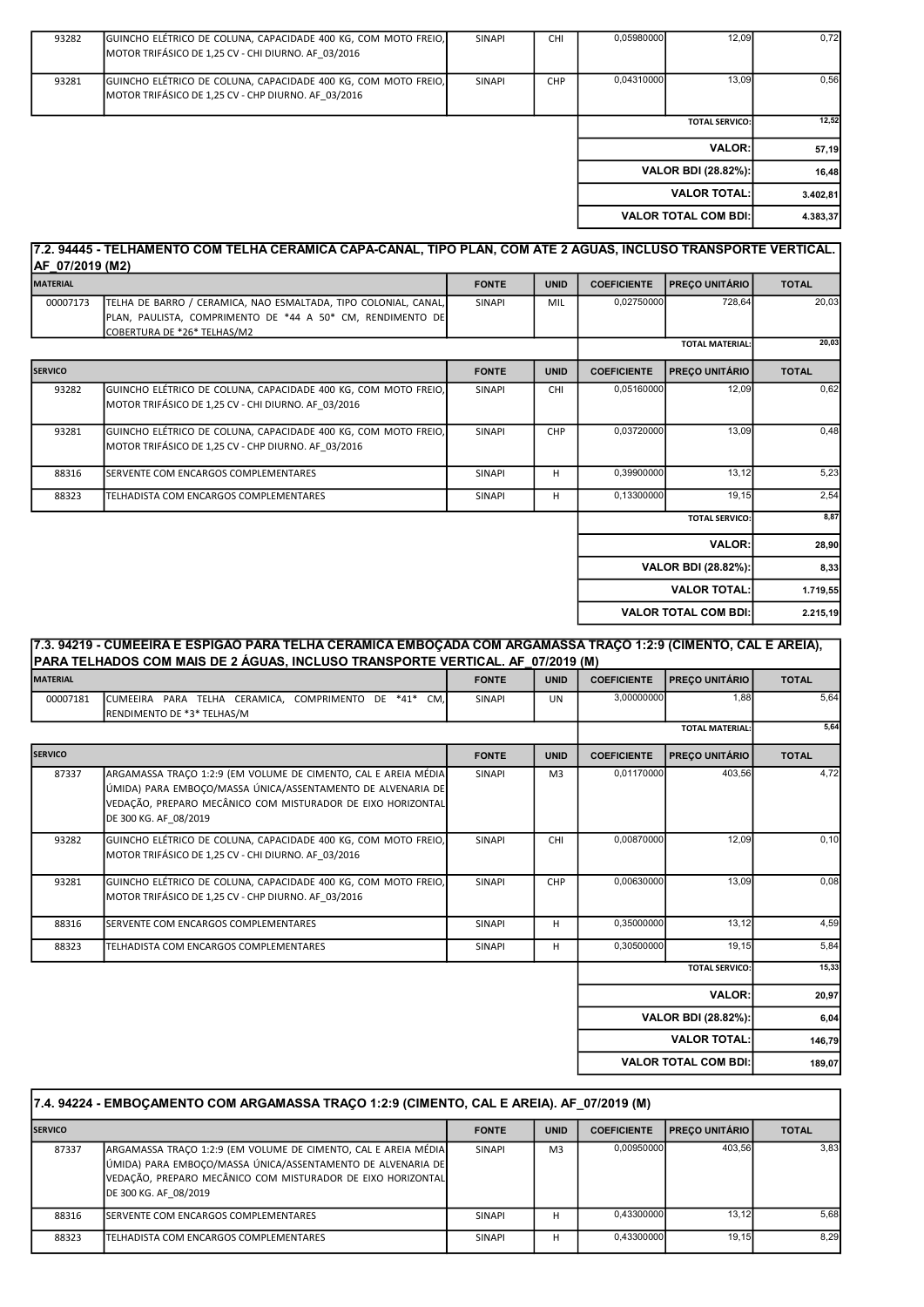| 17,80  | <b>TOTAL SERVICO:</b>       |
|--------|-----------------------------|
| 17,80  | <b>VALOR:</b>               |
| 5,13   | <b>VALOR BDI (28.82%):</b>  |
| 373,80 | <b>VALOR TOTAL:</b>         |
| 481,53 | <b>VALOR TOTAL COM BDI:</b> |

| <b>MATERIAL</b> |                                                                                                                                                                       | <b>FONTE</b>  | <b>UNID</b>    | <b>COEFICIENTE</b> | <b>PRECO UNITÁRIO</b>       | <b>TOTAL</b> |
|-----------------|-----------------------------------------------------------------------------------------------------------------------------------------------------------------------|---------------|----------------|--------------------|-----------------------------|--------------|
| 00039794        | QUADRO DE DISTRIBUICAO, SEM BARRAMENTO, EM PVC, DE EMBUTIR,<br>PARA 3 DISJUNTORES NEMA OU 4 DISJUNTORES DIN                                                           | <b>SINAPI</b> | <b>UN</b>      | 1,00000000         | 33,07                       | 33,07        |
|                 |                                                                                                                                                                       |               |                |                    | <b>TOTAL MATERIAL:</b>      | 33.07        |
| <b>SERVICO</b>  |                                                                                                                                                                       | <b>FONTE</b>  | <b>UNID</b>    | <b>COEFICIENTE</b> | <b>PREÇO UNITÁRIO</b>       | <b>TOTAL</b> |
| 87367           | ARGAMASSA TRACO 1:1:6 (EM VOLUME DE CIMENTO, CAL E AREIA MÉDIA)<br>ÚMIDA) PARA EMBOÇO/MASSA ÚNICA/ASSENTAMENTO DE ALVENARIA DE<br>VEDAÇÃO, PREPARO MANUAL. AF 08/2019 | <b>SINAPI</b> | M <sub>3</sub> | 0,00340000         | 497.59                      | 1,69         |
| 88247           | AUXILIAR DE ELETRICISTA COM ENCARGOS COMPLEMENTARES                                                                                                                   | <b>SINAPI</b> | н              | 0,29140000         | 14.87                       | 4,33         |
| 88264           | <b>IELETRICISTA COM ENCARGOS COMPLEMENTARES</b>                                                                                                                       | <b>SINAPI</b> | H              | 0,29140000         | 19.39                       | 5,65         |
|                 |                                                                                                                                                                       |               |                |                    | <b>TOTAL SERVICO:</b>       | 11,67        |
|                 |                                                                                                                                                                       |               |                |                    | <b>VALOR:</b>               | 44,74        |
|                 |                                                                                                                                                                       |               |                |                    | VALOR BDI (28.82%):         | 12,89        |
|                 |                                                                                                                                                                       |               |                |                    | <b>VALOR TOTAL:</b>         | 44,74        |
|                 |                                                                                                                                                                       |               |                |                    | <b>VALOR TOTAL COM BDI:</b> | 57,63        |

## 8.2. 91940 - CAIXA RETANGULAR 4" X 2" MÉDIA (1,30 M DO PISO), PVC, INSTALADA EM PAREDE - FORNECIMENTO E INSTALAÇÃO. AF 12/2015 (UN)

| <b>MATERIAL</b> |                                                                                               | <b>FONTE</b>  | <b>UNID</b>    | <b>COEFICIENTE</b> | <b>PREÇO UNITÁRIO</b>       | <b>TOTAL</b> |
|-----------------|-----------------------------------------------------------------------------------------------|---------------|----------------|--------------------|-----------------------------|--------------|
| 00001872        | CAIXA DE PASSAGEM, EM PVC, DE 4" X 2", PARA ELETRODUTO FLEXIVEL<br>CORRUGADO                  | SINAPI        | <b>UN</b>      | 1,00000000         | 2,11                        | 2,11         |
|                 |                                                                                               |               |                |                    | <b>TOTAL MATERIAL:</b>      | 2,11         |
| <b>SERVICO</b>  |                                                                                               | <b>FONTE</b>  | <b>UNID</b>    | <b>COEFICIENTE</b> | <b>PREÇO UNITÁRIO</b>       | <b>TOTAL</b> |
| 88629           | ARGAMASSA TRACO 1:3 (EM VOLUME DE CIMENTO E AREIA MÉDIA ÚMIDA),<br>PREPARO MANUAL. AF 08/2019 | <b>SINAPI</b> | M <sub>3</sub> | 0,00090000         | 467,62                      | 0,42         |
| 88247           | AUXILIAR DE ELETRICISTA COM ENCARGOS COMPLEMENTARES                                           | SINAPI        | н              | 0,24700000         | 14,87                       | 3,67         |
| 88264           | ELETRICISTA COM ENCARGOS COMPLEMENTARES                                                       | SINAPI        | н              | 0,24700000         | 19,39                       | 4,78         |
|                 |                                                                                               |               |                |                    | <b>TOTAL SERVICO:</b>       | 8,87         |
|                 |                                                                                               |               |                |                    | <b>VALOR:</b>               | 10,98        |
|                 |                                                                                               |               |                |                    | VALOR BDI (28.82%):         | 3,16         |
|                 |                                                                                               |               |                |                    | <b>VALOR TOTAL:</b>         | 153,72       |
|                 |                                                                                               |               |                |                    | <b>VALOR TOTAL COM BDI:</b> | 197,96       |

|                 | 8.3. 91854 - ELETRODUTO FLEXIVEL CORRUGADO, PVC, DN 25 MM (3/4"), PARA CIRCUITOS TERMINAIS, INSTALADO EM PAREDE -<br>FORNECIMENTO E INSTALAÇÃO. AF 12/2015 (M) |               |             |                    |                             |              |
|-----------------|----------------------------------------------------------------------------------------------------------------------------------------------------------------|---------------|-------------|--------------------|-----------------------------|--------------|
| <b>MATERIAL</b> |                                                                                                                                                                | <b>FONTE</b>  | <b>UNID</b> | <b>COEFICIENTE</b> | <b>PRECO UNITÁRIO</b>       | <b>TOTAL</b> |
| 00002688        | ELETRODUTO PVC FLEXIVEL CORRUGADO, COR AMARELA, DE 25 MM                                                                                                       | SINAPI        | M           | 1,01700000         | 2,45                        | 2,49         |
|                 |                                                                                                                                                                |               |             |                    | <b>TOTAL MATERIAL:</b>      | 2,49         |
| <b>SERVICO</b>  |                                                                                                                                                                | <b>FONTE</b>  | <b>UNID</b> | <b>COEFICIENTE</b> | <b>PRECO UNITÁRIO</b>       | <b>TOTAL</b> |
| 88247           | <b>JAUXILIAR DE ELETRICISTA COM ENCARGOS COMPLEMENTARES</b>                                                                                                    | <b>SINAPI</b> | H           | 0,14400000         | 14,87                       | 2,14         |
| 88264           | <b>IELETRICISTA COM ENCARGOS COMPLEMENTARES</b>                                                                                                                | <b>SINAPI</b> | H           | 0,14400000         | 19,39                       | 2,79         |
|                 |                                                                                                                                                                |               |             |                    | <b>TOTAL SERVICO:</b>       | 4,93         |
|                 |                                                                                                                                                                |               |             |                    | <b>VALOR:</b>               | 7,42         |
|                 |                                                                                                                                                                |               |             |                    | <b>VALOR BDI (28.82%):</b>  | 2,14         |
|                 |                                                                                                                                                                |               |             |                    | <b>VALOR TOTAL:</b>         | 488,98       |
|                 |                                                                                                                                                                |               |             |                    | <b>VALOR TOTAL COM BDI:</b> | 630,00       |
|                 |                                                                                                                                                                |               |             |                    |                             |              |

# 8.4. 91926 - CABO DE COBRE FLEXÍVEL ISOLADO, 2,5 MM², ANTI-CHAMA 450/750 V, PARA CIRCUITOS TERMINAIS - FORNECIMENTO E INSTALAÇÃO. AF\_12/2015 (M)

| <b>MATERIAL</b> |                                                                                                                             | <b>FONTE</b>  | <b>UNID</b> | <b>COEFICIENTE</b> | <b>I PRECO UNITÁRIO</b> | <b>TOTAL</b> |
|-----------------|-----------------------------------------------------------------------------------------------------------------------------|---------------|-------------|--------------------|-------------------------|--------------|
| 00001014        | CABO DE COBRE, FLEXIVEL, CLASSE 4 OU 5, ISOLACAO EM PVC/A,<br>ANTICHAMA BWF-B, 1 CONDUTOR, 450/750 V, SECAO NOMINAL 2,5 MM2 | <b>SINAPI</b> | M           | .19000000          | 2.31                    | 2.74         |
| 00021127        | <b>FITA ISOLANTE ADESIVA ANTICHAMA, USO ATE 750 V, EM ROLO DE 19 MM X</b><br><b>5M</b>                                      | <b>SINAPI</b> | UN          | 0.00900000         | 3.05                    | 0.02         |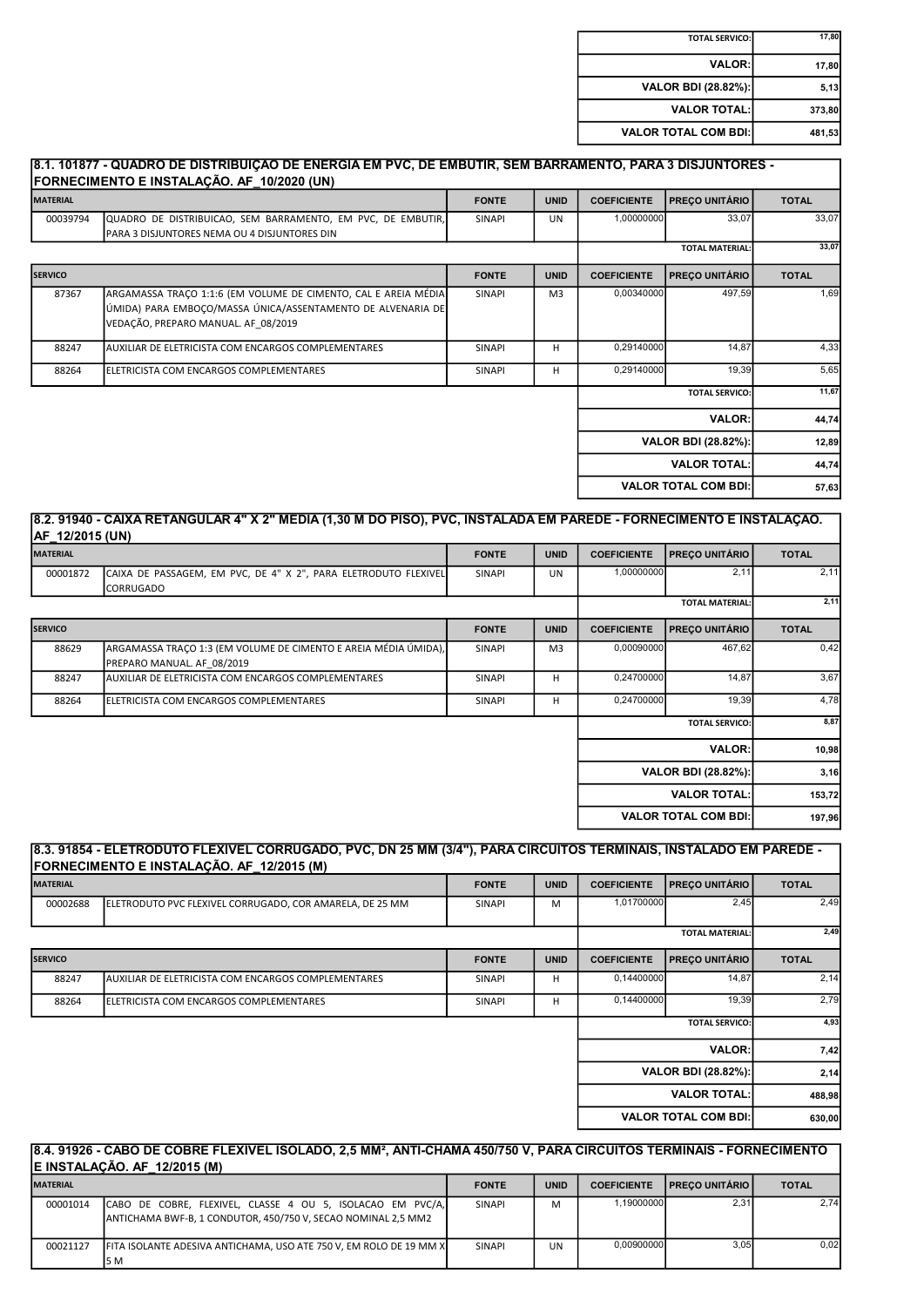|                |                                                     |               |             |                       | <b>TOTAL MATERIAL:</b>      | 2,76         |
|----------------|-----------------------------------------------------|---------------|-------------|-----------------------|-----------------------------|--------------|
| <b>SERVICO</b> |                                                     | <b>FONTE</b>  | <b>UNID</b> | <b>COEFICIENTE</b>    | <b>PRECO UNITÁRIO</b>       | <b>TOTAL</b> |
| 88247          | AUXILIAR DE ELETRICISTA COM ENCARGOS COMPLEMENTARES | <b>SINAPI</b> | н           | 0.03000000            | 14,87                       | 0,44         |
| 88264          | ELETRICISTA COM ENCARGOS COMPLEMENTARES             | <b>SINAPI</b> | н           | 0,03000000            | 19,39                       | 0,58         |
|                |                                                     |               |             | <b>TOTAL SERVICO:</b> |                             | 1,02         |
|                |                                                     |               |             |                       | <b>VALOR:</b>               | 3,78         |
|                |                                                     |               |             |                       | VALOR BDI (28.82%):         | 1,09         |
|                |                                                     |               |             |                       | <b>VALOR TOTAL:</b>         | 498,20       |
|                |                                                     |               |             |                       | <b>VALOR TOTAL COM BDI:</b> | 641,87       |
|                |                                                     |               |             |                       |                             |              |

# 8.5. 91928 - CABO DE COBRE FLEXÍVEL ISOLADO, 4 MM², ANTI-CHAMA 450/750 V, PARA CIRCUITOS TERMINAIS - FORNECIMENTO E INSTALAÇÃO. AF\_12/2015 (M)

| <b>MATERIAL</b> |                                                                                                                           | <b>FONTE</b>  | <b>UNID</b> | <b>COEFICIENTE</b>                          | <b>PREÇO UNITÁRIO</b>        | <b>TOTAL</b> |
|-----------------|---------------------------------------------------------------------------------------------------------------------------|---------------|-------------|---------------------------------------------|------------------------------|--------------|
| 00000981        | CABO DE COBRE, FLEXIVEL, CLASSE 4 OU 5, ISOLACAO EM PVC/A,<br>ANTICHAMA BWF-B, 1 CONDUTOR, 450/750 V, SECAO NOMINAL 4 MM2 | SINAPI        | M           | 1,19000000                                  | 4,14                         | 4,92         |
| 00021127        | FITA ISOLANTE ADESIVA ANTICHAMA, USO ATE 750 V, EM ROLO DE 19 MM X<br>5 M                                                 | <b>SINAPI</b> | UN          | 0,00900000                                  | 3,05                         | 0,02         |
|                 |                                                                                                                           |               |             |                                             | <b>TOTAL MATERIAL:</b>       | 4,94         |
| <b>SERVICO</b>  |                                                                                                                           | <b>FONTE</b>  | <b>UNID</b> | <b>PREÇO UNITÁRIO</b><br><b>COEFICIENTE</b> |                              | <b>TOTAL</b> |
| 88247           | <b>JAUXILIAR DE ELETRICISTA COM ENCARGOS COMPLEMENTARES</b>                                                               | <b>SINAPI</b> | H           | 0,04000000                                  | 14,87                        | 0,59         |
| 88264           | <b>IELETRICISTA COM ENCARGOS COMPLEMENTARES</b>                                                                           | <b>SINAPI</b> | H           | 0,04000000                                  | 19,39                        | 0,77         |
|                 |                                                                                                                           |               |             |                                             | <b>TOTAL SERVICO:</b>        | 1,36         |
|                 |                                                                                                                           |               |             |                                             | <b>VALOR:</b>                | 6,30         |
|                 |                                                                                                                           |               |             |                                             | <b>VALOR BDI (28.82%):</b>   | 1,82         |
|                 |                                                                                                                           |               |             |                                             | <b>VALOR TOTAL:</b>          | 100,80       |
|                 |                                                                                                                           |               |             |                                             | <b>VALOR TOTAL COM BDI:I</b> | 129,92       |

|                 | 8.6. 93654 - DISJUNTOR MONOPOLAR TIPO DIN, CORRENTE NOMINAL DE 16A - FORNECIMENTO E INSTALAÇÃO. AF_10/2020 (UN)   |               |             |                        |                             |              |
|-----------------|-------------------------------------------------------------------------------------------------------------------|---------------|-------------|------------------------|-----------------------------|--------------|
| <b>MATERIAL</b> |                                                                                                                   | <b>FONTE</b>  | <b>UNID</b> | <b>COEFICIENTE</b>     | <b>PREÇO UNITÁRIO</b>       | <b>TOTAL</b> |
| 00034653        | DISJUNTOR TIPO DIN/IEC, MONOPOLAR DE 6 ATE 32A                                                                    | <b>SINAPI</b> | <b>UN</b>   | 1,00000000             | 8,83                        | 8,83         |
| 00001570        | TERMINAL A COMPRESSAO EM COBRE ESTANHADO PARA CABO 2,5 MM2, 1<br>FURO E 1 COMPRESSAO, PARA PARAFUSO DE FIXACAO M5 | <b>SINAPI</b> | <b>UN</b>   | 1,00000000             | 0,83                        | 0,83         |
|                 |                                                                                                                   |               |             | <b>TOTAL MATERIAL:</b> |                             | 9,66         |
| <b>SERVICO</b>  |                                                                                                                   | <b>FONTE</b>  | <b>UNID</b> | <b>COEFICIENTE</b>     | <b>PREÇO UNITÁRIO</b>       | <b>TOTAL</b> |
| 88247           | AUXILIAR DE ELETRICISTA COM ENCARGOS COMPLEMENTARES                                                               | <b>SINAPI</b> | H           | 0,04760000             | 14,87                       | 0,70         |
| 88264           | IELETRICISTA COM ENCARGOS COMPLEMENTARES                                                                          | <b>SINAPI</b> | H           | 0,04760000             | 19,39                       | 0,92         |
|                 |                                                                                                                   |               |             |                        | <b>TOTAL SERVICO:</b>       | 1,62         |
|                 |                                                                                                                   |               |             |                        | <b>VALOR:</b>               | 11,28        |
|                 |                                                                                                                   |               |             |                        | <b>VALOR BDI (28.82%):</b>  | 3,25         |
|                 |                                                                                                                   |               |             |                        | <b>VALOR TOTAL:</b>         | 22,56        |
|                 |                                                                                                                   |               |             |                        | <b>VALOR TOTAL COM BDI:</b> | 29,06        |

|                 | 8.7. 93656 - DISJUNTOR MONOPOLAR TIPO DIN, CORRENTE NOMINAL DE 25A - FORNECIMENTO E INSTALAÇÃO. AF 10/2020 (UN) |               |             |                    |                             |              |
|-----------------|-----------------------------------------------------------------------------------------------------------------|---------------|-------------|--------------------|-----------------------------|--------------|
| <b>MATERIAL</b> |                                                                                                                 | <b>FONTE</b>  | <b>UNID</b> | <b>COEFICIENTE</b> | <b>PREÇO UNITÁRIO</b>       | <b>TOTAL</b> |
| 00034653        | DISJUNTOR TIPO DIN/IEC, MONOPOLAR DE 6 ATE 32A                                                                  | <b>SINAPI</b> | <b>UN</b>   | 1,00000000         | 8,83                        | 8,83         |
| 00001571        | TERMINAL A COMPRESSAO EM COBRE ESTANHADO PARA CABO 4 MM2, 1<br>FURO E 1 COMPRESSAO, PARA PARAFUSO DE FIXACAO M5 | <b>SINAPI</b> | UN          | 1,00000000         | 1,07                        | 1,07         |
|                 |                                                                                                                 |               |             |                    | <b>TOTAL MATERIAL:</b>      | 9,90         |
| <b>SERVICO</b>  |                                                                                                                 | <b>FONTE</b>  | <b>UNID</b> | <b>COEFICIENTE</b> | <b>PREÇO UNITÁRIO</b>       | <b>TOTAL</b> |
| 88247           | AUXILIAR DE ELETRICISTA COM ENCARGOS COMPLEMENTARES                                                             | SINAPI        | H           | 0,06630000         | 14,87                       | 0,98         |
| 88264           | ELETRICISTA COM ENCARGOS COMPLEMENTARES                                                                         | <b>SINAPI</b> | H           | 0,06630000         | 19,39                       | 1,28         |
|                 |                                                                                                                 |               |             |                    | <b>TOTAL SERVICO:</b>       | 2,26         |
|                 |                                                                                                                 |               |             |                    | <b>VALOR:</b>               | 12,16        |
|                 |                                                                                                                 |               |             |                    | VALOR BDI (28.82%):         | 3,50         |
|                 |                                                                                                                 |               |             |                    | <b>VALOR TOTAL:</b>         | 12,16        |
|                 |                                                                                                                 |               |             |                    | <b>VALOR TOTAL COM BDI:</b> | 15,66        |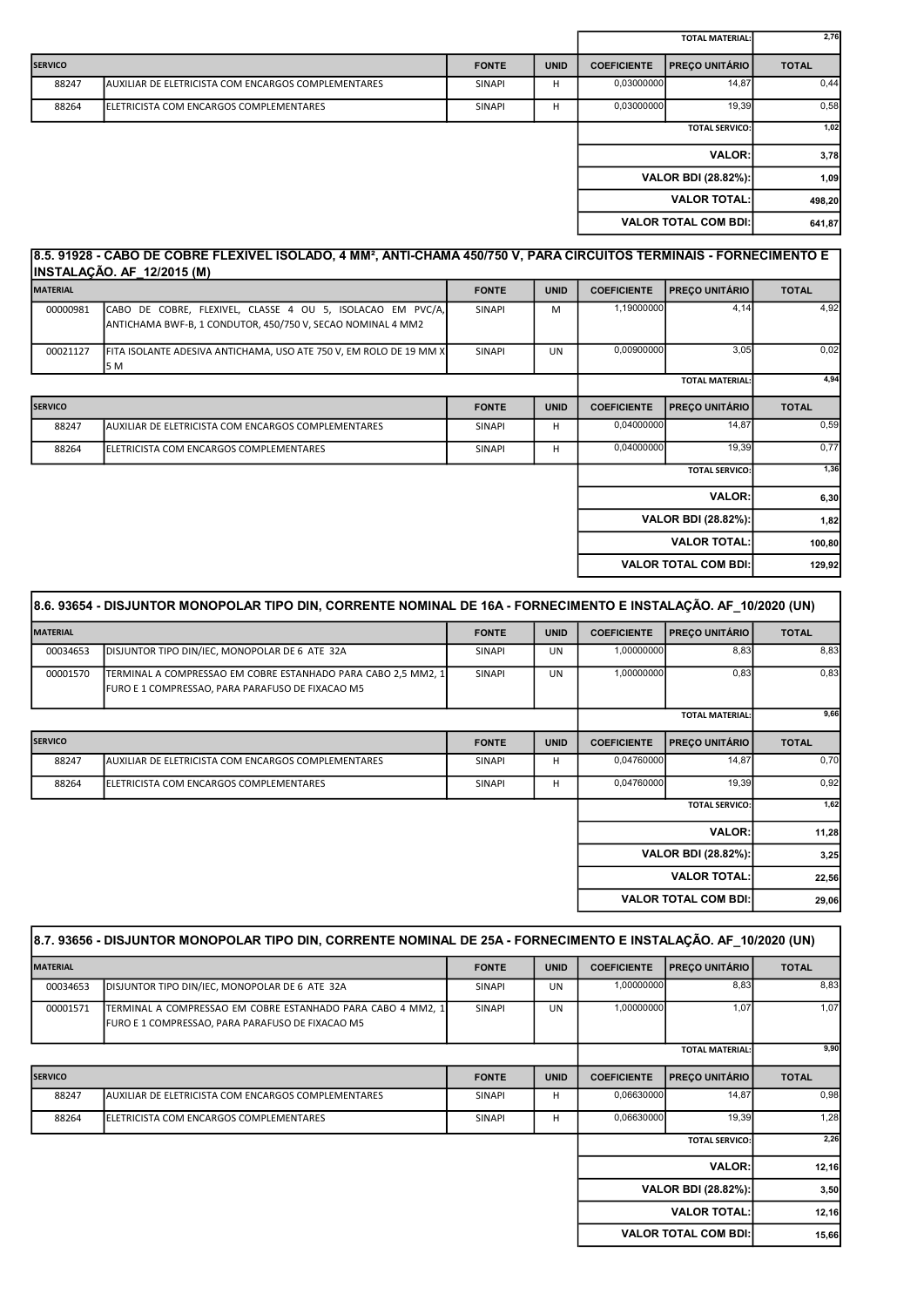#### 8.8. 91952 - INTERRUPTOR SIMPLES (1 MÓDULO), 10A/250V, SEM SUPORTE E SEM PLACA - FORNECIMENTO E INSTALAÇÃO. AF 12/2015 (UN)

| .<br><b>MATERIAL</b> |                                                     | <b>FONTE</b>           | <b>UNID</b> | <b>COEFICIENTE</b> | <b>PRECO UNITÁRIO</b>       | <b>TOTAL</b> |
|----------------------|-----------------------------------------------------|------------------------|-------------|--------------------|-----------------------------|--------------|
| 00038112             | INTERRUPTOR SIMPLES 10A, 250V (APENAS MODULO)       | <b>SINAPI</b>          | UN          | 1,00000000         | 7,56                        | 7,56         |
|                      |                                                     | <b>TOTAL MATERIAL:</b> | 7,56        |                    |                             |              |
| <b>SERVICO</b>       |                                                     | <b>FONTE</b>           | <b>UNID</b> | <b>COEFICIENTE</b> | <b>PRECO UNITÁRIO</b>       | <b>TOTAL</b> |
| 88247                | AUXILIAR DE ELETRICISTA COM ENCARGOS COMPLEMENTARES | <b>SINAPI</b>          | н           | 0,22500000         | 14,87                       | 3,34         |
| 88264                | IELETRICISTA COM ENCARGOS COMPLEMENTARES            | <b>SINAPI</b>          | н           | 0,22500000         | 19,39                       | 4,36         |
|                      |                                                     |                        |             |                    | <b>TOTAL SERVICO:</b>       | 7,70         |
|                      |                                                     |                        |             |                    | <b>VALOR:</b>               | 15,26        |
|                      |                                                     |                        |             |                    | VALOR BDI (28.82%):         | 4,40         |
|                      |                                                     |                        |             |                    | <b>VALOR TOTAL:</b>         | 15,26        |
|                      |                                                     |                        |             |                    | <b>VALOR TOTAL COM BDI:</b> | 19,66        |

# 8.9. 91994 - TOMADA MÉDIA DE EMBUTIR (1 MÓDULO), 2P+T 10 A, SEM SUPORTE E SEM PLACA - FORNECIMENTO E INSTALAÇÃO. AF\_12/2015 (UN)

| <b>MATERIAL</b> |                                                     | <b>FONTE</b>  | <b>UNID</b> | <b>COEFICIENTE</b>    | <b>PRECO UNITÁRIO</b>       | <b>TOTAL</b> |
|-----------------|-----------------------------------------------------|---------------|-------------|-----------------------|-----------------------------|--------------|
| 00038101        | TOMADA 2P+T 10A, 250V (APENAS MODULO)               | SINAPI        | UN          | 1,00000000            | 8,61                        | 8,61         |
|                 |                                                     |               |             |                       | <b>TOTAL MATERIAL:</b>      | 8,61         |
| <b>SERVICO</b>  |                                                     | <b>FONTE</b>  | <b>UNID</b> | <b>COEFICIENTE</b>    | <b>PRECO UNITÁRIO</b>       | <b>TOTAL</b> |
| 88247           | AUXILIAR DE ELETRICISTA COM ENCARGOS COMPLEMENTARES | SINAPI        | н           | 0,30800000            | 14,87                       | 4,57         |
| 88264           | <b>IELETRICISTA COM ENCARGOS COMPLEMENTARES</b>     | <b>SINAPI</b> | H           | 0,30800000            | 19,39                       | 5,97         |
|                 |                                                     |               |             | <b>TOTAL SERVICO:</b> |                             | 10,54        |
|                 |                                                     |               |             |                       | <b>VALOR:</b>               | 19, 15       |
|                 |                                                     |               |             |                       | VALOR BDI (28.82%):         | 5,52         |
|                 |                                                     |               |             |                       | <b>VALOR TOTAL:</b>         | 153,20       |
|                 |                                                     |               |             |                       | <b>VALOR TOTAL COM BDI:</b> | 197,36       |

| 8.10. 92028 - INTERRUPTOR PARALELO (1 MODULO) COM 1 TOMADA DE EMBUTIR 2P+T 10 A, SEM SUPORTE E SEM PLACA -<br>FORNECIMENTO E INSTALAÇÃO. AF_12/2015 (UN) |                                                     |               |             |                     |                            |              |
|----------------------------------------------------------------------------------------------------------------------------------------------------------|-----------------------------------------------------|---------------|-------------|---------------------|----------------------------|--------------|
| <b>MATERIAL</b>                                                                                                                                          |                                                     | <b>FONTE</b>  | <b>UNID</b> | <b>COEFICIENTE</b>  | <b>PREÇO UNITÁRIO</b>      | <b>TOTAL</b> |
| 00038113                                                                                                                                                 | INTERRUPTOR PARALELO 10A, 250V (APENAS MODULO)      | <b>SINAPI</b> | UN          | 1,00000000          | 9,85                       | 9,85         |
| 00038101                                                                                                                                                 | TOMADA 2P+T 10A, 250V (APENAS MODULO)               | <b>SINAPI</b> | UN          | 1,00000000          | 8,61                       | 8,61         |
|                                                                                                                                                          |                                                     |               |             |                     | <b>TOTAL MATERIAL:</b>     | 18,46        |
| <b>SERVICO</b>                                                                                                                                           |                                                     | <b>FONTE</b>  | <b>UNID</b> | <b>COEFICIENTE</b>  | <b>PREÇO UNITÁRIO</b>      | <b>TOTAL</b> |
| 88247                                                                                                                                                    | AUXILIAR DE ELETRICISTA COM ENCARGOS COMPLEMENTARES | <b>SINAPI</b> | н           | 0,55500000          | 14,87                      | 8,25         |
| 88264                                                                                                                                                    | ELETRICISTA COM ENCARGOS COMPLEMENTARES             | <b>SINAPI</b> | н           | 0,55500000          | 19,39                      | 10,76        |
|                                                                                                                                                          |                                                     |               |             |                     | <b>TOTAL SERVICO:</b>      | 19,01        |
|                                                                                                                                                          |                                                     |               |             |                     | <b>VALOR:</b>              | 37,47        |
|                                                                                                                                                          |                                                     |               |             |                     | <b>VALOR BDI (28.82%):</b> | 10,80        |
|                                                                                                                                                          |                                                     |               |             | <b>VALOR TOTAL:</b> | 187,35                     |              |
| <b>VALOR TOTAL COM BDI:</b>                                                                                                                              |                                                     |               |             | 241,35              |                            |              |

### 8.11. 91952 - INTERRUPTOR SIMPLES (1 MÓDULO), 10A/250V, SEM SUPORTE E SEM PLACA - FORNECIMENTO E INSTALAÇÃO. AF 12/2015 (UN)

| <b>MATERIAL</b> |                                                      | <b>FONTE</b>  | <b>UNID</b> | <b>COEFICIENTE</b> | <b>PRECO UNITÁRIO</b>       | <b>TOTAL</b> |
|-----------------|------------------------------------------------------|---------------|-------------|--------------------|-----------------------------|--------------|
| 00038112        | INTERRUPTOR SIMPLES 10A, 250V (APENAS MODULO)        | <b>SINAPI</b> | UN          | 1,00000000         | 7,56                        | 7,56         |
|                 |                                                      |               |             |                    | <b>TOTAL MATERIAL:</b>      | 7,56         |
| <b>SERVICO</b>  |                                                      | <b>FONTE</b>  | <b>UNID</b> | <b>COEFICIENTE</b> | <b>PRECO UNITÁRIO</b>       | <b>TOTAL</b> |
| 88247           | IAUXILIAR DE ELETRICISTA COM ENCARGOS COMPLEMENTARES | <b>SINAPI</b> | H           | 0,22500000         | 14,87                       | 3,34         |
| 88264           | <b>IELETRICISTA COM ENCARGOS COMPLEMENTARES</b>      | <b>SINAPI</b> | H           | 0,22500000         | 19,39                       | 4,36         |
|                 |                                                      |               |             |                    | <b>TOTAL SERVICO:</b>       | 7,70         |
|                 |                                                      |               |             |                    | <b>VALOR:</b>               | 15,26        |
|                 |                                                      |               |             |                    | VALOR BDI (28.82%):         | 4,40         |
|                 |                                                      |               |             |                    | <b>VALOR TOTAL:</b>         | 30,52        |
|                 |                                                      |               |             |                    | <b>VALOR TOTAL COM BDI:</b> | 39,32        |

# 8.12. 00038773 - LUMINARIA DE TETO PLAFON/PLAFONIER EM PLASTICO COM BASE E27, POTENCIA MAXIMA 60 W (NAO INCLUI LAMPADA) (UN)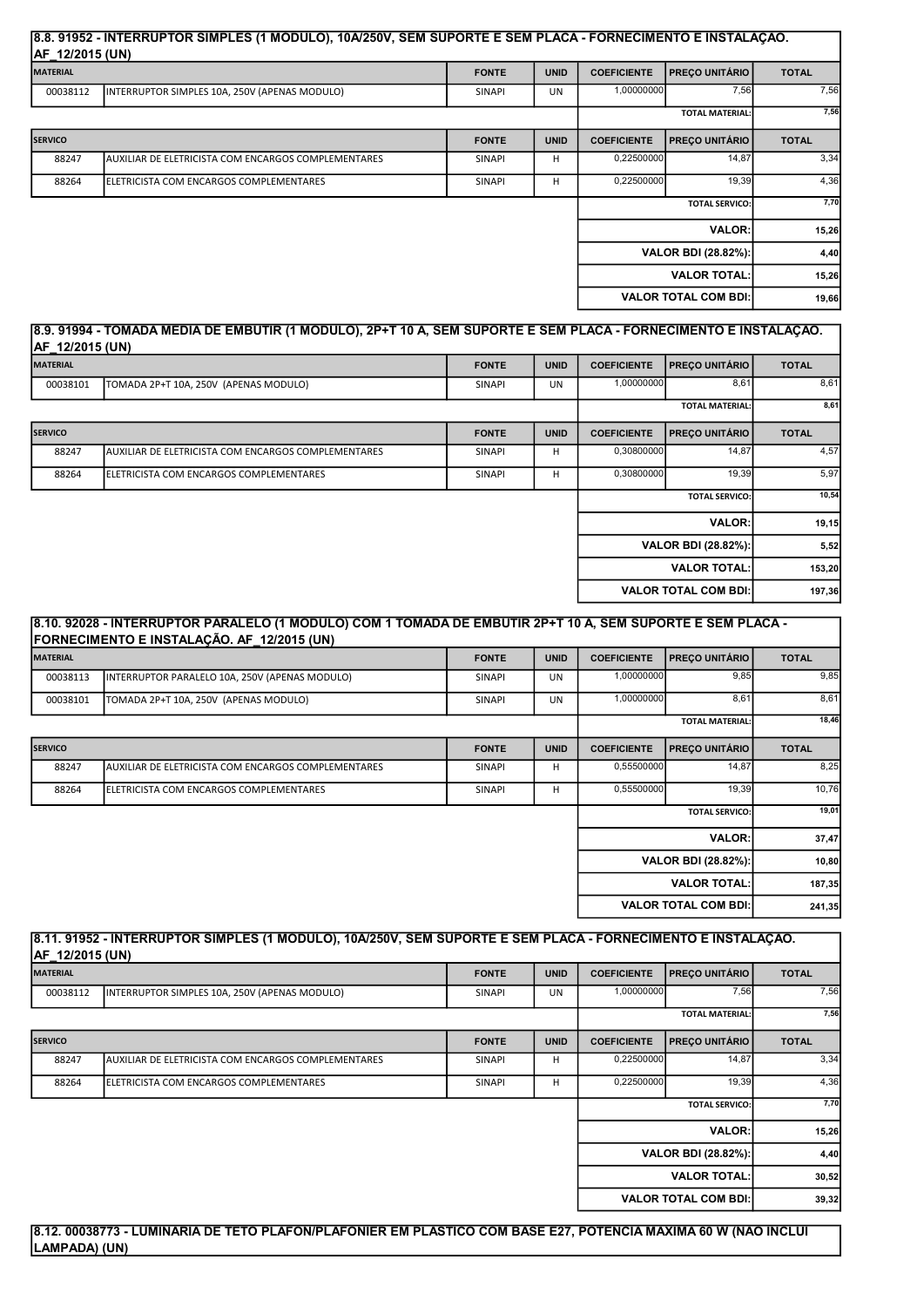| 7,92  | <b>VALOR:</b>               |
|-------|-----------------------------|
| 2,28  | VALOR BDI (28.82%):         |
| 47,52 | <b>VALOR TOTAL:</b>         |
| 61,20 | <b>VALOR TOTAL COM BDI:</b> |

# 8.13. 00003406 - ISOLADOR DE PORCELANA, TIPO PINO MONOCORPO, PARA TENSAO DE \*15\* KV (UN)

| <b>VALOR:</b>               | 10,53  |
|-----------------------------|--------|
| VALOR BDI (28.82%):         | 3.03   |
| <b>VALOR TOTAL:</b>         | 315.90 |
| <b>VALOR TOTAL COM BDI:</b> | 406,80 |

#### 8.14. 00038191 - LAMPADA FLUORESCENTE COMPACTA 2U BRANCA 15 W, BASE E27 (127/220 V) (UN)

| <b>VALOR:</b>               | 14,27  |
|-----------------------------|--------|
| VALOR BDI (28.82%):         | 4.11   |
| <b>VALOR TOTAL:</b>         | 85.62  |
| <b>VALOR TOTAL COM BDI:</b> | 110,28 |

# 9.1. 89957 - PONTO DE CONSUMO TERMINAL DE ÁGUA FRIA (SUBRAMAL) COM TUBULAÇÃO DE PVC, DN 25 MM, INSTALADO EM RAMAL DE ÁGUA, INCLUSOS RASGO E CHUMBAMENTO EM ALVENARIA. AF\_12/2014 (UN)

| <b>SERVICO</b> |                                                                                                                                                          | <b>FONTE</b>  | <b>UNID</b> | <b>COEFICIENTE</b> | <b>PREÇO UNITÁRIO</b>       | <b>TOTAL</b> |
|----------------|----------------------------------------------------------------------------------------------------------------------------------------------------------|---------------|-------------|--------------------|-----------------------------|--------------|
| 90466          | CHUMBAMENTO LINEAR EM ALVENARIA PARA RAMAIS/DISTRIBUIÇÃO COM<br>DIÂMETROS MENORES OU IGUAIS A 40 MM. AF 05/2015                                          | <b>SINAPI</b> | M           | 2,14000000         | 9,46                        | 20,24        |
| 89366          | JOELHO 90 GRAUS COM BUCHA DE LATÃO, PVC, SOLDÁVEL, DN 25MM, X<br>3/4? INSTALADO EM RAMAL OU SUB-RAMAL DE ÁGUA - FORNECIMENTO E<br>INSTALAÇÃO. AF 12/2014 | <b>SINAPI</b> | <b>UN</b>   | 1,00000000         | 14.14                       | 14, 14       |
| 89362          | JOELHO 90 GRAUS, PVC, SOLDÁVEL, DN 25MM, INSTALADO EM RAMAL OU<br>SUB-RAMAL DE ÁGUA - FORNECIMENTO E INSTALAÇÃO. AF 12/2014                              | <b>SINAPI</b> | <b>UN</b>   | 1,18000000         | 6,54                        | 7,71         |
| 90443          | RASGO EM ALVENARIA PARA RAMAIS/ DISTRIBUIÇÃO COM DIAMETROS<br>MENORES OU IGUAIS A 40 MM. AF 05/2015                                                      | <b>SINAPI</b> | M           | 2,14000000         | 9,35                        | 20,00        |
| 89395          | TE, PVC, SOLDÁVEL, DN 25MM, INSTALADO EM RAMAL OU SUB-RAMAL DE<br>ÁGUA - FORNECIMENTO E INSTALAÇÃO. AF 12/2014                                           | <b>SINAPI</b> | <b>UN</b>   | 0,89000000         | 9,16                        | 8,15         |
| 89356          | TUBO, PVC, SOLDÁVEL, DN 25MM, INSTALADO EM RAMAL OU SUB-RAMAL<br>DE ÁGUA - FORNECIMENTO E INSTALAÇÃO. AF 12/2014                                         | <b>SINAPI</b> | M           | 2,14000000         | 16,89                       | 36,14        |
|                |                                                                                                                                                          |               |             |                    | <b>TOTAL SERVICO:</b>       | 106,38       |
|                |                                                                                                                                                          |               |             |                    | <b>VALOR:</b>               | 106,38       |
|                |                                                                                                                                                          |               |             |                    | <b>VALOR BDI (28.82%):</b>  | 30,66        |
|                |                                                                                                                                                          |               |             |                    | <b>VALOR TOTAL:</b>         | 212,76       |
|                |                                                                                                                                                          |               |             |                    | <b>VALOR TOTAL COM BDI:</b> | 274,08       |

## 9.2. 00006005 - REGISTRO GAVETA COM ACABAMENTO E CANOPLA CROMADOS, SIMPLES, BITOLA 3/4 " (REF 1509) (UN)

| <b>VALOR:</b>                | 54,47 |
|------------------------------|-------|
| VALOR BDI (28.82%):          | 15,70 |
| <b>VALOR TOTAL:</b>          | 54,47 |
| <b>VALOR TOTAL COM BDI:I</b> | 70,17 |

## 9.3. 00006016 - REGISTRO GAVETA BRUTO EM LATAO FORJADO, BITOLA 3/4 " (REF 1509) (UN)

| 22,33 | <b>VALOR:</b>               |
|-------|-----------------------------|
| 6,44  | VALOR BDI (28.82%):         |
| 22,33 | <b>VALOR TOTAL:</b>         |
| 28,77 | <b>VALOR TOTAL COM BDI:</b> |

#### 9.4. 00006024 - REGISTRO PRESSAO COM ACABAMENTO E CANOPLA CROMADA, SIMPLES, BITOLA 3/4 " (REF 1416) (UN)

| 51,37  | <b>VALOR:I</b>             |
|--------|----------------------------|
| 14,80  | <b>VALOR BDI (28.82%):</b> |
| 154,11 | <b>VALOR TOTAL:</b>        |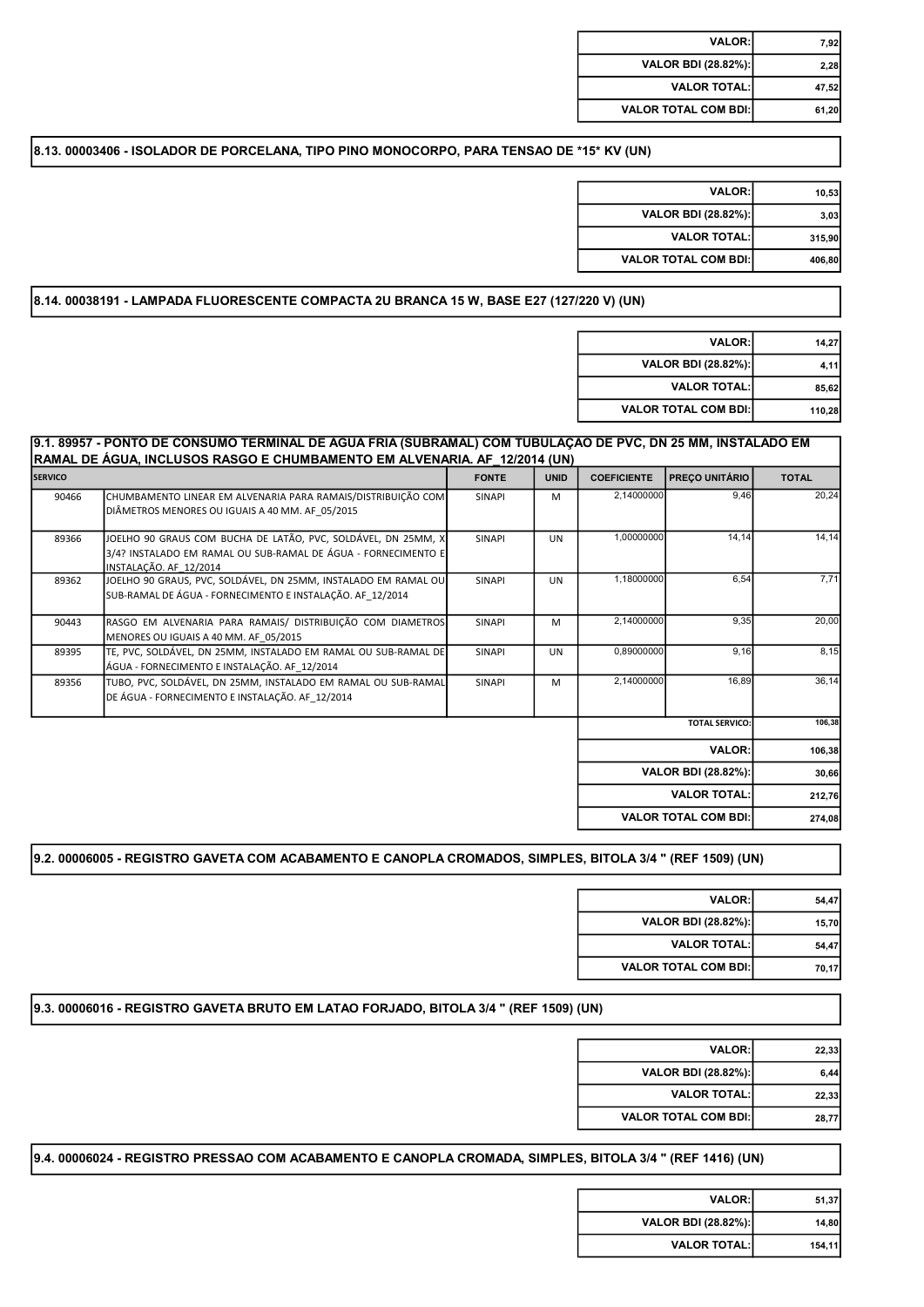## 9.5. 00034637 - CAIXA D'AGUA EM POLIETILENO 500 LITROS, COM TAMPA (UN)

| 226,35 | <b>VALOR:</b>               |
|--------|-----------------------------|
| 65.23  | VALOR BDI (28.82%):         |
| 226.35 | <b>VALOR TOTAL:</b>         |
| 291,58 | <b>VALOR TOTAL COM BDI:</b> |

# 10.1. 89957 - PONTO DE CONSUMO TERMINAL DE ÁGUA FRIA (SUBRAMAL) COM TUBULAÇÃO DE PVC, DN 25 MM, INSTALADO EM RAMAL DE ÁGUA, INCLUSOS RASGO E CHUMBAMENTO EM ALVENARIA. AF\_12/2014 (UN)

| T              |                                                                |               |             |                    |                             |              |
|----------------|----------------------------------------------------------------|---------------|-------------|--------------------|-----------------------------|--------------|
| <b>SERVICO</b> |                                                                | <b>FONTE</b>  | <b>UNID</b> | <b>COEFICIENTE</b> | <b>PRECO UNITÁRIO</b>       | <b>TOTAL</b> |
| 90466          | CHUMBAMENTO LINEAR EM ALVENARIA PARA RAMAIS/DISTRIBUIÇÃO COM   | <b>SINAPI</b> | M           | 2,14000000         | 9.46                        | 20,24        |
|                | DIÂMETROS MENORES OU IGUAIS A 40 MM. AF 05/2015                |               |             |                    |                             |              |
|                |                                                                |               |             |                    |                             |              |
| 89366          | JOELHO 90 GRAUS COM BUCHA DE LATÃO, PVC, SOLDÁVEL, DN 25MM, X  | <b>SINAPI</b> | <b>UN</b>   | 1,00000000         | 14,14                       | 14,14        |
|                | 3/4? INSTALADO EM RAMAL OU SUB-RAMAL DE ÁGUA - FORNECIMENTO E  |               |             |                    |                             |              |
|                | INSTALAÇÃO. AF 12/2014                                         |               |             |                    |                             |              |
| 89362          | JOELHO 90 GRAUS, PVC, SOLDÁVEL, DN 25MM, INSTALADO EM RAMAL OU | <b>SINAPI</b> | UN          | 1,18000000         | 6.54                        | 7,71         |
|                | SUB-RAMAL DE ÁGUA - FORNECIMENTO E INSTALAÇÃO. AF 12/2014      |               |             |                    |                             |              |
| 90443          | RASGO EM ALVENARIA PARA RAMAIS/ DISTRIBUIÇÃO COM DIAMETROS     | <b>SINAPI</b> | M           | 2,14000000         | 9,35                        | 20,00        |
|                | MENORES OU IGUAIS A 40 MM. AF 05/2015                          |               |             |                    |                             |              |
| 89395          | TE, PVC, SOLDÁVEL, DN 25MM, INSTALADO EM RAMAL OU SUB-RAMAL DE | <b>SINAPI</b> | <b>UN</b>   | 0,89000000         | 9,16                        | 8,15         |
|                | ÁGUA - FORNECIMENTO E INSTALAÇÃO. AF 12/2014                   |               |             |                    |                             |              |
| 89356          | TUBO, PVC, SOLDÁVEL, DN 25MM, INSTALADO EM RAMAL OU SUB-RAMAL  | <b>SINAPI</b> | M           | 2,14000000         | 16,89                       | 36,14        |
|                | DE ÁGUA - FORNECIMENTO E INSTALAÇÃO. AF 12/2014                |               |             |                    |                             |              |
|                |                                                                |               |             |                    |                             | 106,38       |
|                |                                                                |               |             |                    | <b>TOTAL SERVICO:</b>       |              |
|                |                                                                |               |             |                    | <b>VALOR:</b>               | 106,38       |
|                |                                                                |               |             |                    | VALOR BDI (28.82%):         | 30,66        |
|                |                                                                |               |             |                    | <b>VALOR TOTAL:</b>         | 319,14       |
|                |                                                                |               |             |                    | <b>VALOR TOTAL COM BDI:</b> | 411,12       |

## 10.2. 00001030 - CAIXA DE DESCARGA DE PLASTICO EXTERNA, DE \*9\* L, PUXADOR FIO DE NYLON, NAO INCLUSO CANO, BOLSA, ENGATE (UN)

| <b>VALOR:</b>               | 37,72 |
|-----------------------------|-------|
| VALOR BDI (28.82%):         | 10,87 |
| <b>VALOR TOTAL:</b>         | 37,72 |
| <b>VALOR TOTAL COM BDI:</b> | 48,59 |

## 10.3. 98102 - CAIXA DE GORDURA SIMPLES, CIRCULAR, EM CONCRETO PRÉ-MOLDADO, DIÂMETRO INTERNO = 0,4 M, ALTURA INTERNA = 0,4 M. AF\_12/2020 (UN)

| <b>MATERIAL</b> | .                                                                                                                                                                                                                                                | <b>FONTE</b>  | <b>UNID</b>    | <b>COEFICIENTE</b> | <b>PREÇO UNITÁRIO</b>       | <b>TOTAL</b> |
|-----------------|--------------------------------------------------------------------------------------------------------------------------------------------------------------------------------------------------------------------------------------------------|---------------|----------------|--------------------|-----------------------------|--------------|
| 00011881        | ICAIXA DE GORDURA CILINDRICA EM CONCRETO SIMPLES. PRE-MOLDADA.<br>COM DIAMETRO DE 40 CM E ALTURA DE 45 CM, COM TAMPA                                                                                                                             | <b>SINAPI</b> | <b>UN</b>      | 1,00000000         | 91.77                       | 91,77        |
|                 |                                                                                                                                                                                                                                                  |               |                |                    | <b>TOTAL MATERIAL:</b>      | 91,77        |
| <b>SERVICO</b>  |                                                                                                                                                                                                                                                  | <b>FONTE</b>  | <b>UNID</b>    | <b>COEFICIENTE</b> | <b>PRECO UNITÁRIO</b>       | <b>TOTAL</b> |
| 88309           | PEDREIRO COM ENCARGOS COMPLEMENTARES                                                                                                                                                                                                             | <b>SINAPI</b> | н              | 0,06420000         | 16,04                       | 1,02         |
| 101622          | PREPARO DE FUNDO DE VALA COM LARGURA MENOR QUE 1,5 M, COM<br>CAMADA DE AREIA, LANCAMENTO MECANIZADO. AF 08/2020                                                                                                                                  | <b>SINAPI</b> | M <sub>3</sub> | 0,01920000         | 144,82                      | 2,78         |
| 5679            | RETROESCAVADEIRA SOBRE RODAS COM CARREGADEIRA, TRAÇÃO 4X4,<br>POTÊNCIA LÍQ. 88 HP, CACAMBA CARREG. CAP. MÍN. 1 M3, CACAMBA<br>RETRO CAP. 0,26 M3, PESO OPERACIONAL MÍN. 6.674 KG, PROFUNDIDADE<br>ESCAVAÇÃO MÁX. 4,37 M - CHI DIURNO. AF 06/2014 | <b>SINAPI</b> | CHI            | 0.05210000         | 35.19                       | 1.83         |
| 5678            | RETROESCAVADEIRA SOBRE RODAS COM CARREGADEIRA, TRAÇÃO 4X4,<br>POTÊNCIA LÍQ. 88 HP, CACAMBA CARREG. CAP. MÍN. 1 M3, CACAMBA<br>RETRO CAP. 0,26 M3, PESO OPERACIONAL MÍN. 6.674 KG, PROFUNDIDADE<br>ESCAVAÇÃO MÁX. 4,37 M - CHP DIURNO. AF 06/2014 | <b>SINAPI</b> | CHP            | 0,01550000         | 98.83                       | 1,53         |
| 88316           | SERVENTE COM ENCARGOS COMPLEMENTARES                                                                                                                                                                                                             | <b>SINAPI</b> | H              | 0,06420000         | 13.12                       | 0,84         |
|                 |                                                                                                                                                                                                                                                  |               |                |                    | <b>TOTAL SERVICO:</b>       | 8,00         |
|                 |                                                                                                                                                                                                                                                  |               |                |                    | <b>VALOR:</b>               | 99,77        |
|                 |                                                                                                                                                                                                                                                  |               |                |                    | VALOR BDI (28.82%):         | 28,75        |
|                 |                                                                                                                                                                                                                                                  |               |                |                    | <b>VALOR TOTAL:</b>         | 99,77        |
|                 |                                                                                                                                                                                                                                                  |               |                |                    | <b>VALOR TOTAL COM BDI:</b> | 128,52       |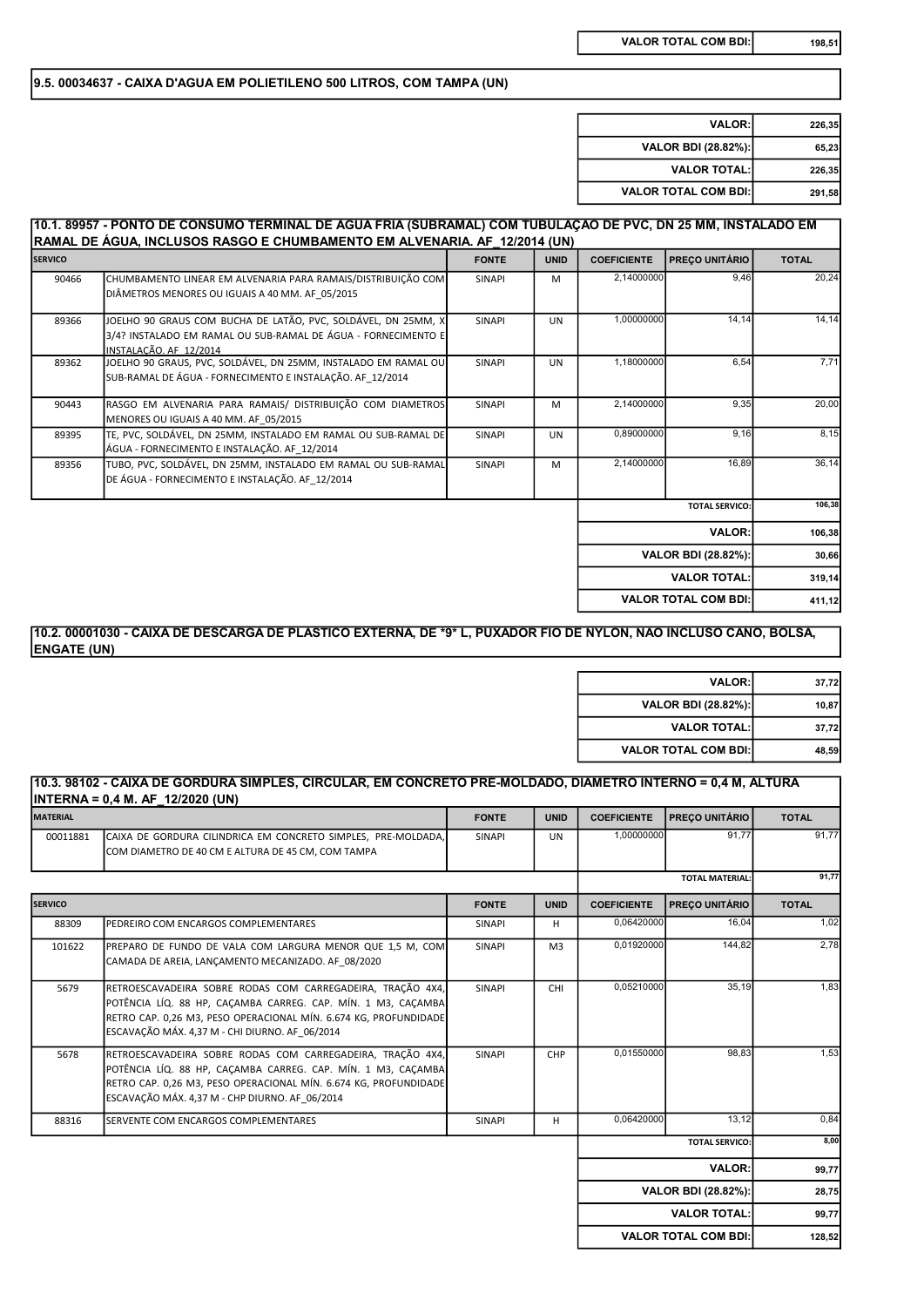|                 | DIMENSÕES INTERNAS = 0,2X0,4 M, ALTURA INTERNA = 0,8 M. AF_12/2020 (UN)                                                                                | 10.4. 98107 - CAIXA DE GORDURA SIMPLES (CAPACIDADE: 36 L), RETANGULAR, EM ALVENARIA COM BLOCOS DE CONCRETO, |                |                    |                             |              |
|-----------------|--------------------------------------------------------------------------------------------------------------------------------------------------------|-------------------------------------------------------------------------------------------------------------|----------------|--------------------|-----------------------------|--------------|
| <b>MATERIAL</b> |                                                                                                                                                        | <b>FONTE</b>                                                                                                | <b>UNID</b>    | <b>COEFICIENTE</b> | <b>PREÇO UNITÁRIO</b>       | <b>TOTAL</b> |
| 00000650        | BLOCO DE VEDACAO DE CONCRETO, 9 X 19 X 39 CM (CLASSE C - NBR 6136)                                                                                     | <b>SINAPI</b>                                                                                               | <b>UN</b>      | 17,44560000        | 1.76                        | 30,70        |
|                 |                                                                                                                                                        |                                                                                                             |                |                    | <b>TOTAL MATERIAL:</b>      | 30,70        |
| <b>SERVICO</b>  |                                                                                                                                                        | <b>FONTE</b>                                                                                                | <b>UNID</b>    | <b>COEFICIENTE</b> | <b>PREÇO UNITÁRIO</b>       | <b>TOTAL</b> |
| 100475          | ARGAMASSA TRAÇO 1:3 (EM VOLUME DE CIMENTO E AREIA MÉDIA ÚMIDA)<br>COM ADIÇÃO DE IMPERMEABILIZANTE, PREPARO MECÂNICO COM<br>BETONEIRA 400 L. AF 08/2019 | SINAPI                                                                                                      | M <sub>3</sub> | 0,06060000         | 531,05                      | 32,18        |
| 87316           | ARGAMASSA TRAÇO 1:4 (EM VOLUME DE CIMENTO E AREIA GROSSA<br>ÚMIDA) PARA CHAPISCO CONVENCIONAL, PREPARO MECÂNICO COM<br>BETONEIRA 400 L. AF 08/2019     | SINAPI                                                                                                      | M <sub>3</sub> | 0,00110000         | 332,37                      | 0.36         |
| 94970           | CONCRETO FCK = 20MPA, TRACO 1:2,7:3 (EM MASSA SECA DE CIMENTO/<br>AREIA MÉDIA/ BRITA 1) - PREPARO MECÂNICO COM BETONEIRA 600 L<br>AF 05/2021           | SINAPI                                                                                                      | M <sub>3</sub> | 0,02230000         | 324,99                      | 7,24         |
| 88309           | PEDREIRO COM ENCARGOS COMPLEMENTARES                                                                                                                   | SINAPI                                                                                                      | H              | 3,15030000         | 16.04                       | 50,53        |
| 97733           | PECA RETANGULAR PRÉ-MOLDADA, VOLUME DE CONCRETO DE ATÉ 10<br>LITROS, TAXA DE ACO APROXIMADA DE 30KG/M <sup>3</sup> . AF 01/2018                        | SINAPI                                                                                                      | M <sub>3</sub> | 0,01320000         | 2.489,83                    | 32,86        |
| 101616          | PREPARO DE FUNDO DE VALA COM LARGURA MENOR QUE 1,5 M (ACERTO<br>DO SOLO NATURAL). AF 08/2020                                                           | <b>SINAPI</b>                                                                                               | M <sub>2</sub> | 0.35000000         | 3.75                        | 1,31         |
| 88316           | SERVENTE COM ENCARGOS COMPLEMENTARES                                                                                                                   | SINAPI                                                                                                      | H              | 3,15030000         | 13, 12                      | 41,33        |
|                 |                                                                                                                                                        |                                                                                                             |                |                    | <b>TOTAL SERVICO:</b>       | 165,81       |
|                 |                                                                                                                                                        |                                                                                                             |                |                    | <b>VALOR:</b>               | 196,51       |
|                 |                                                                                                                                                        |                                                                                                             |                |                    | VALOR BDI (28.82%):         | 56,63        |
|                 |                                                                                                                                                        |                                                                                                             |                |                    | <b>VALOR TOTAL:</b>         | 196,51       |
|                 |                                                                                                                                                        |                                                                                                             |                |                    | <b>VALOR TOTAL COM BDI:</b> | 253,14       |

# 10.5. 00009835 - TUBO PVC SERIE NORMAL, DN 40 MM, PARA ESGOTO PREDIAL (NBR 5688) (M)

| <b>VALOR:</b>               | 5.41 |
|-----------------------------|------|
| VALOR BDI (28.82%):         | 1.56 |
| <b>VALOR TOTAL:</b>         | 6.49 |
| <b>VALOR TOTAL COM BDI:</b> | 8.36 |

# 10.6. 00011684 - ENGATE / RABICHO FLEXIVEL INOX 1/2 " X 40 CM (UN)

| <b>VALOR:</b>                | 33,77 |
|------------------------------|-------|
| VALOR BDI (28.82%):          | 9.73  |
| <b>VALOR TOTAL:</b>          | 33,77 |
| <b>VALOR TOTAL COM BDI:I</b> | 43,50 |

# 10.7. 00006140 - BOLSA DE LIGACAO EM PVC FLEXIVEL PARA VASO SANITARIO 1.1/2 " (40 MM) (UN)

| <b>VALOR:</b>               | 3.28 |
|-----------------------------|------|
| <b>VALOR BDI (28.82%):</b>  | 0.95 |
| <b>VALOR TOTAL:</b>         | 3.28 |
| <b>VALOR TOTAL COM BDI:</b> | 4.23 |

|                 | 10.8. 95470 - VASO SANITARIO SIFONADO CONVENCIONAL COM LOUÇA BRANCA, INCLUSO CONJUNTO DE LIGAÇÃO PARA BACIA |               |             |                    |                             |              |
|-----------------|-------------------------------------------------------------------------------------------------------------|---------------|-------------|--------------------|-----------------------------|--------------|
|                 | SANITÁRIA AJUSTÁVEL - FORNECIMENTO E INSTALAÇÃO. AF 10/2016 (UN)                                            |               |             |                    |                             |              |
| <b>MATERIAL</b> |                                                                                                             | <b>FONTE</b>  | <b>UNID</b> | <b>COEFICIENTE</b> | <b>PRECO UNITÁRIO</b>       | <b>TOTAL</b> |
| 00006142        | CONJUNTO DE LIGACAO PARA BACIA SANITARIA AJUSTAVEL, EM PLASTICO                                             | <b>SINAPI</b> | UN          | 1,00000000         | 7,13                        | 7,13         |
|                 | BRANCO, COM TUBO, CANOPLA E ESPUDE                                                                          |               |             |                    |                             |              |
|                 |                                                                                                             |               |             |                    | <b>TOTAL MATERIAL:</b>      | 7,13         |
| <b>SERVICO</b>  |                                                                                                             | <b>FONTE</b>  | <b>UNID</b> | <b>COEFICIENTE</b> | <b>PRECO UNITÁRIO</b>       | <b>TOTAL</b> |
| 95469           | LOUCA BRANCA<br>IVASO SANITARIO SIFONADO CONVENCIONAL COM                                                   | <b>SINAPI</b> | <b>UN</b>   | 1,00000000         | 217,20                      | 217,20       |
|                 | FORNECIMENTO E INSTALAÇÃO. AF 01/2020                                                                       |               |             |                    |                             |              |
|                 |                                                                                                             |               |             |                    | <b>TOTAL SERVICO:</b>       | 217,20       |
|                 |                                                                                                             |               |             |                    | <b>VALOR:</b>               | 224,33       |
|                 |                                                                                                             |               |             |                    | <b>VALOR BDI (28.82%):</b>  | 64,65        |
|                 |                                                                                                             |               |             |                    | <b>VALOR TOTAL:</b>         | 224,33       |
|                 |                                                                                                             |               |             |                    | <b>VALOR TOTAL COM BDI:</b> | 288.98       |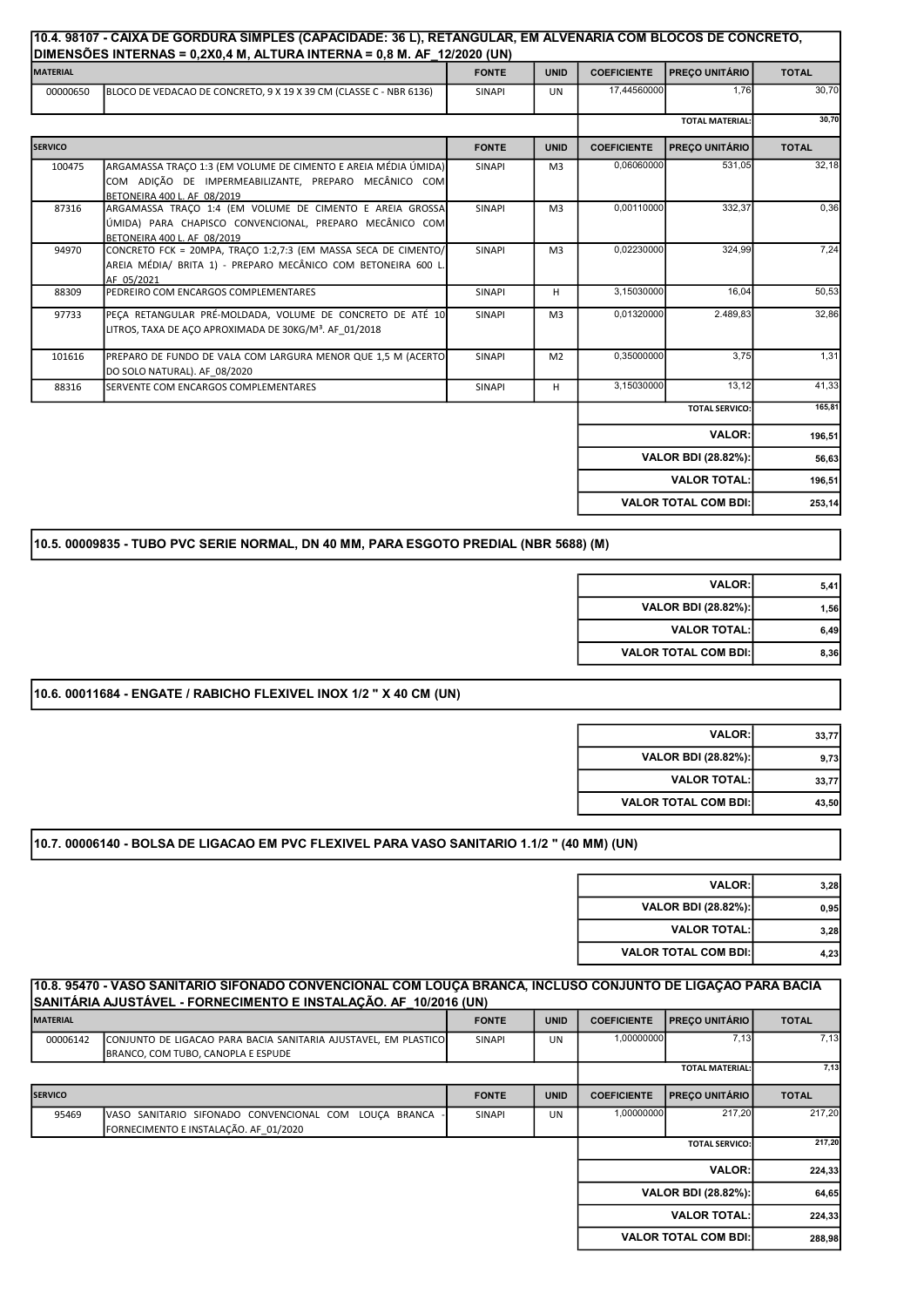|                 | 10.9. 100849 - ASSENTO SANITÁRIO CONVENCIONAL - FORNECIMENTO E INSTALACAO. AF_01/2020 (UN)                        |               |             |                    |                             |              |
|-----------------|-------------------------------------------------------------------------------------------------------------------|---------------|-------------|--------------------|-----------------------------|--------------|
| <b>MATERIAL</b> |                                                                                                                   | <b>FONTE</b>  | <b>UNID</b> | <b>COEFICIENTE</b> | <b>PREÇO UNITÁRIO</b>       | <b>TOTAL</b> |
| 00000377        | ASSENTO SANITARIO DE PLASTICO, TIPO CONVENCIONAL                                                                  | SINAPI        | UN          | 1,00000000         | 27,15                       | 27,15        |
|                 |                                                                                                                   |               |             |                    | <b>TOTAL MATERIAL:</b>      | 27,15        |
| <b>SERVICO</b>  |                                                                                                                   | <b>FONTE</b>  | <b>UNID</b> | <b>COEFICIENTE</b> | <b>PRECO UNITÁRIO</b>       | <b>TOTAL</b> |
| 88267           | <b>HIDRÁULICO</b><br><b>ENCANADOR</b><br>OU<br><b>BOMBEIRO</b><br>COM<br><b>ENCARGOS</b><br><b>COMPLEMENTARES</b> | <b>SINAPI</b> | н           | 0,15360000         | 18,64                       | 2,86         |
| 88316           | SERVENTE COM ENCARGOS COMPLEMENTARES                                                                              | <b>SINAPI</b> | н           | 0,04840000         | 13,12                       | 0,63         |
|                 |                                                                                                                   |               |             |                    | <b>TOTAL SERVICO:</b>       | 3,49         |
|                 |                                                                                                                   |               |             |                    | <b>VALOR:</b>               | 30,64        |
|                 |                                                                                                                   |               |             |                    | VALOR BDI (28.82%):         | 8,83         |
|                 |                                                                                                                   |               |             |                    | <b>VALOR TOTAL:</b>         | 30,64        |
|                 |                                                                                                                   |               |             |                    | <b>VALOR TOTAL COM BDI:</b> | 39,47        |

10.10. 00007608 - DUCHA / CHUVEIRO PLASTICO SIMPLES, 5 '', BRANCO, PARA ACOPLAR EM HASTE 1/2 ", AGUA FRIA (UN)

| 8.42  | <b>VALOR:</b>               |
|-------|-----------------------------|
| 2.43  | <b>VALOR BDI (28.82%):</b>  |
| 8.42  | <b>VALOR TOTAL:</b>         |
| 10,85 | <b>VALOR TOTAL COM BDI:</b> |
|       |                             |

# 10.11. 00036794 - LAVATORIO DE LOUCA BRANCA, COM COLUNA, DIMENSOES \*44 X 35\* CM (L X C) (UN)

| 126,83 | <b>VALOR:</b>               |
|--------|-----------------------------|
| 36.55  | VALOR BDI (28.82%):         |
| 126.83 | <b>VALOR TOTAL:</b>         |
| 163.38 | <b>VALOR TOTAL COM BDI:</b> |
|        |                             |

# 10.12. 00001746 - BANCADA/BANCA/PIA DE ACO INOXIDAVEL (AISI 430) COM 1 CUBA CENTRAL, COM VALVULA, ESCORREDOR DUPLO, DE \*0,55 X 1,20\* M (UN)

| 187,84 | <b>VALOR:</b>               |
|--------|-----------------------------|
| 54.14  | VALOR BDI (28.82%):         |
| 187,84 | <b>VALOR TOTAL:</b>         |
| 241,98 | <b>VALOR TOTAL COM BDI:</b> |

# 10.13. 00011831 - TORNEIRA PLASTICA PARA TANQUE 1/2 " OU 3/4 " COM BICO PARA MANGUEIRA (UN)

| <b>VALOR:</b>               | 19.69 |
|-----------------------------|-------|
| VALOR BDI (28.82%):         | 5.67  |
| <b>VALOR TOTAL:</b>         | 39.38 |
| <b>VALOR TOTAL COM BDI:</b> | 50.72 |

# 10.14. 00020262 - SIFAO PLASTICO EXTENSIVEL UNIVERSAL, TIPO COPO (UN)

| 9,55  | <b>VALOR:</b>               |
|-------|-----------------------------|
| 2.75  | VALOR BDI (28.82%):         |
| 28,65 | <b>VALOR TOTAL:</b>         |
| 36,90 | <b>VALOR TOTAL COM BDI:</b> |

10.15. 00036790 - TANQUE DUPLO EM MARMORE SINTETICO COM CUBA LISA E ESFREGADOR, \*110 X 60\* CM (UN)

| 161.96 | <b>VALOR:</b>               |
|--------|-----------------------------|
| 46.68  | VALOR BDI (28.82%):         |
| 161.96 | <b>VALOR TOTAL:</b>         |
| 208.64 | <b>VALOR TOTAL COM BDI:</b> |

11.1. 00039361 - FOSSA SEPTICA, SEM FILTRO, PARA 4 A 7 CONTRIBUINTES, CILINDRICA, COM TAMPA, EM POLIETILENO DE ALTA DENSIDADE (PEAD), CAPACIDADE APROXIMADA DE 1100 LITROS (NBR 7229) (UN)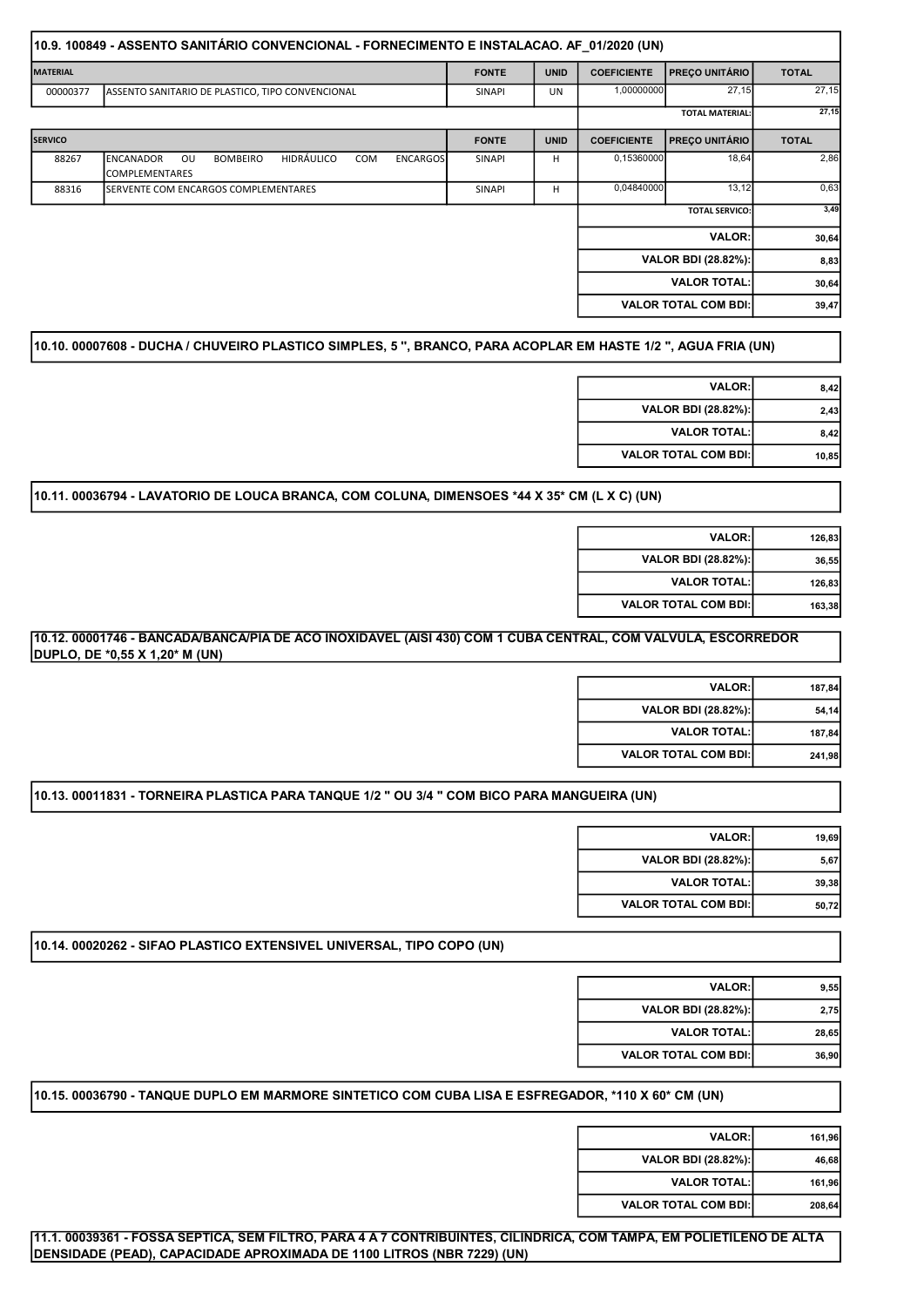| 1.110, 15 | <b>VALOR:</b>               |
|-----------|-----------------------------|
| 319,95    | VALOR BDI (28.82%):         |
| 1.110, 15 | <b>VALOR TOTAL:</b>         |
| 1.430, 10 | <b>VALOR TOTAL COM BDI:</b> |

#### FONTE UNID COEFICIENTE PREÇO UNITÁRIO TOTAL 00043446 ANEL EM CONCRETO ARMADO, PERFURADO, PARA FOSSAS SEPTICAS E SUMIDOUROS, SEM FUNDO, DIAMETRO INTERNO DE 2,00 M E ALTURA DE lი.50 <u>M</u> SINAPI UN 4,00000000 307,70 1.230,80 1.230,80 FONTE UNID COEFICIENTE PREÇO UNITÁRIO TOTAL 88628 ARGAMASSA TRAÇO 1:3 (EM VOLUME DE CIMENTO E AREIA MÉDIA ÚMIDA), PREPARO MECÂNICO COM BETONEIRA 400 L. AF\_08/2019 SINAPI | M3 | 0,05830000 398,49 23,23 88309 PEDREIRO COM ENCARGOS COMPLEMENTARES SINAPI H 1,58790000 16,04 25,46 97740 PECA CIRCULAR PRÉ-MOLDADA, VOLUME DE CONCRETO ACIMA DE 100 LITROS, TAXA DE AÇO APROXIMADA DE 30KG/M<sup>3</sup>. AF\_01/2018 SINAPI M3 0,23730000 1.746,42 414,42 97738 PEÇA CIRCULAR PRÉ-MOLDADA, VOLUME DE CONCRETO DE 10 A 30 LITROS, TAXA DE FIBRA DE POLIPROPILENO APROXIMADA DE 6 KG/M³. AF\_01/2018\_P SINAPI | M3 | 0,01540000 | 3.843,01 | 59,18 101625 PREPARO DE FUNDO DE VALA COM LARGURA MAIOR OU IGUAL A 1,5 M E MENOR QUE 2,5 M, COM CAMADA DE AREIA, LANÇAMENTO MECANIZADO. **AF\_08/2020** SINAPI | M3 | 0,37330000 | 121,04 45,18 5679 RETROESCAVADEIRA SOBRE RODAS COM CARREGADEIRA, TRAÇÃO 4X4, POTÊNCIA LÍQ. 88 HP, CAÇAMBA CARREG. CAP. MÍN. 1 M3, CAÇAMBA RETRO CAP. 0,26 M3, PESO OPERACIONAL MÍN. 6.674 KG, PROFUNDIDADE ESCAVAÇÃO MÁX. 4,37 M - CHI DIURNO. AF\_06/2014 SINAPI CHI 1,35170000 35,19 47,56 5678 RETROESCAVADEIRA SOBRE RODAS COM CARREGADEIRA, TRAÇÃO 4X4, POTÊNCIA LÍQ. 88 HP, CAÇAMBA CARREG. CAP. MÍN. 1 M3, CAÇAMBA RETRO CAP. 0,26 M3, PESO OPERACIONAL MÍN. 6.674 KG, PROFUNDIDADE ESCAVAÇÃO MÁX. 4,37 M - CHP DIURNO. AF\_06/2014 SINAPI CHP 0,40190000 98,83 39,71 88316 SERVENTE COM ENCARGOS COMPLEMENTARES STATE SINAPI H 1,58790000 13,12 20,83 675,57 1.906,37 549,42 1.906,37 2.455,79 VALOR: VALOR BDI (28.82%): VALOR TOTAL: VALOR TOTAL COM BDI: 11.2. 98062 - SUMIDOURO CIRCULAR, EM CONCRETO PRÉ-MOLDADO, DIÂMETRO INTERNO = 1,88 M, ALTURA INTERNA = 2,00 M, ÁREA DE INFILTRAÇÃO: 13,1 M² (PARA 5 CONTRIBUINTES). AF\_12/2020 (UN) **MATERIAL** TOTAL MATERIAL: SERVICO TOTAL SERVICO:

12.1. 93393 - REVESTIMENTO CERÂMICO PARA PAREDES INTERNAS COM PLACAS TIPO ESMALTADA PADRÃO POPULAR DE DIMENSÕES 20X20 CM, ARGAMASSA TIPO AC I, APLICADAS EM AMBIENTES DE ÁREA MAIOR QUE 5 M2 NA ALTURA INTEIRA DAS PAREDES. AF\_06/2014 (M2)

|                                                                                                            |               | <b>UNID</b>    | <b>COEFICIENTE</b> | <b>PREÇO UNITÁRIO</b>  | <b>TOTAL</b>                                                                                                                                  |
|------------------------------------------------------------------------------------------------------------|---------------|----------------|--------------------|------------------------|-----------------------------------------------------------------------------------------------------------------------------------------------|
| ARGAMASSA COLANTE AC I PARA CERAMICAS                                                                      | SINAPI        | KG             | 4,86000000         | 0,56                   | 2,72                                                                                                                                          |
| <b>REJUNTE CIMENTICIO, QUALQUER COR</b>                                                                    | <b>SINAPI</b> | KG             |                    |                        | 1,38                                                                                                                                          |
| REVESTIMENTO EM CERAMICA ESMALTADA COMERCIAL, PEI MENOR OU<br>IGUAL A 3, FORMATO MENOR OU IGUAL A 2025 CM2 | SINAPI        | M <sub>2</sub> |                    |                        | 23,62                                                                                                                                         |
|                                                                                                            |               |                |                    | <b>TOTAL MATERIAL:</b> | 27,72                                                                                                                                         |
|                                                                                                            | <b>FONTE</b>  | <b>UNID</b>    | <b>COEFICIENTE</b> | <b>PREÇO UNITÁRIO</b>  | <b>TOTAL</b>                                                                                                                                  |
| AZULEJISTA OU LADRILHISTA COM ENCARGOS COMPLEMENTARES                                                      | SINAPI        | н              |                    |                        | 7,83                                                                                                                                          |
| SERVENTE COM ENCARGOS COMPLEMENTARES                                                                       | SINAPI        | H              |                    |                        | 3,80                                                                                                                                          |
|                                                                                                            |               |                |                    | <b>TOTAL SERVICO:</b>  | 11,63                                                                                                                                         |
|                                                                                                            |               |                |                    | <b>VALOR:</b>          | 39,35                                                                                                                                         |
|                                                                                                            |               |                |                    |                        | 11,34                                                                                                                                         |
|                                                                                                            |               |                |                    | <b>VALOR TOTAL:</b>    | 375,79                                                                                                                                        |
|                                                                                                            |               |                |                    |                        | 484,09                                                                                                                                        |
|                                                                                                            |               |                |                    |                        | 0,42000000<br>3,30<br>1,05000000<br>22,50<br>0,49000000<br>15,98<br>0,29000000<br>13,12<br>VALOR BDI (28.82%):<br><b>VALOR TOTAL COM BDI:</b> |

| 112.2. 87267 - REVESTIMENTO CERAMICO PARA PAREDES INTERNAS COM PLACAS TIPO ESMALTADA EXTRA DE DIMENSOES 20X20     |  |  |  |  |  |  |  |  |
|-------------------------------------------------------------------------------------------------------------------|--|--|--|--|--|--|--|--|
| CM APLICADAS EM AMBIENTES DE ÁREA MAIOR QUE 5 Mª A MEIA ALTURA DAS PAREDES. AF  06/2014 (M2)                      |  |  |  |  |  |  |  |  |
| <b>MATERIAL</b><br><b>UNID</b><br><b>I PRECO UNITÁRIO I</b><br><b>TOTAL</b><br><b>COEFICIENTE</b><br><b>FONTE</b> |  |  |  |  |  |  |  |  |

|          |                                                                        | <b>FUNIE</b>  | שויש           | <b>CULFICIENTE</b> | <b>FREUD UNITARIO</b> | $10I$ AL |
|----------|------------------------------------------------------------------------|---------------|----------------|--------------------|-----------------------|----------|
| 00001381 | ARGAMASSA COLANTE AC I PARA CERAMICAS                                  | <b>SINAPI</b> | KG             | 4.86000000         | 0,56                  | 2,72     |
| 00034357 | <b>REJUNTE CIMENTICIO, QUALQUER COR</b>                                | <b>SINAPI</b> | KG             | 0.42000000         | 3,30                  | 1.38     |
| 00000536 | <b>IREVESTIMENTO EM CERAMICA ESMALTADA EXTRA, PEI MENOR OU IGUAL A</b> | <b>SINAPI</b> | M <sub>2</sub> | 1.06000000         | 30,71                 | 32,55    |
|          | . FORMATO MENOR OU IGUAL A 2025 CM2                                    |               |                |                    |                       |          |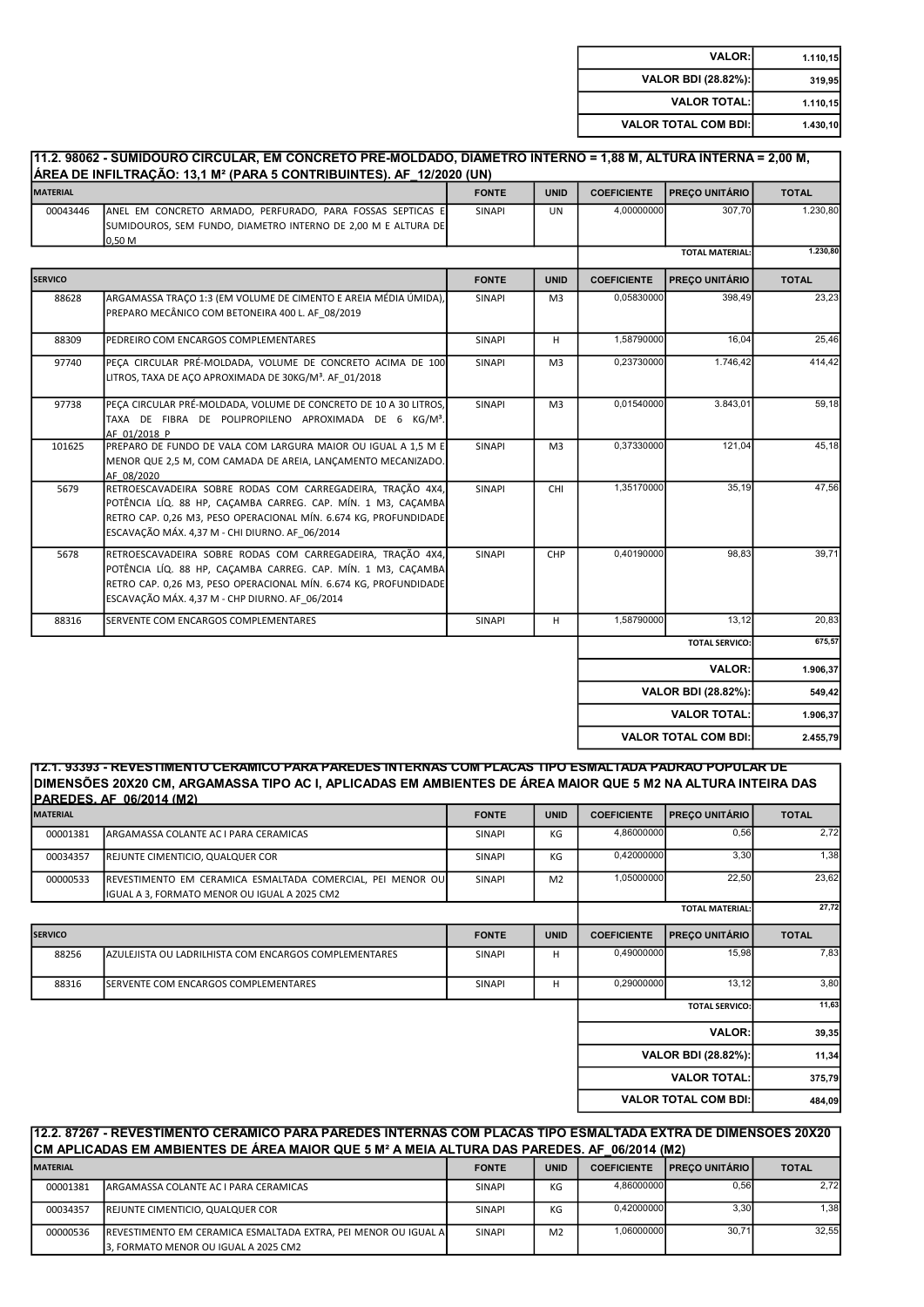|                |                                                       |               |             |                    | <b>TOTAL MATERIAL:</b>      | 36,65        |
|----------------|-------------------------------------------------------|---------------|-------------|--------------------|-----------------------------|--------------|
| <b>SERVICO</b> |                                                       | <b>FONTE</b>  | <b>UNID</b> | <b>COEFICIENTE</b> | <b>PRECO UNITÁRIO</b>       | <b>TOTAL</b> |
| 88256          | AZULEJISTA OU LADRILHISTA COM ENCARGOS COMPLEMENTARES | SINAPI        | H           | 0,70000000         | 15,98                       | 11,18        |
| 88316          | <b>ISERVENTE COM ENCARGOS COMPLEMENTARES</b>          | <b>SINAPI</b> | H           | 0,37000000         | 13,12                       | 4,85         |
|                |                                                       |               |             |                    | <b>TOTAL SERVICO:</b>       | 16,03        |
|                |                                                       |               |             |                    | <b>VALOR:</b>               | 52,68        |
|                |                                                       |               |             |                    | VALOR BDI (28.82%):         | 15, 18       |
|                |                                                       |               |             |                    | <b>VALOR TOTAL:</b>         | 69,54        |
|                |                                                       |               |             |                    | <b>VALOR TOTAL COM BDI:</b> | 89,58        |
|                |                                                       |               |             |                    |                             |              |

## 13.1. 87248 - REVESTIMENTO CERÂMICO PARA PISO COM PLACAS TIPO ESMALTADA EXTRA DE DIMENSÕES 35X35 CM APLICADA EM AMBIENTES DE ÁREA MAIOR QUE 10 M2. AF\_06/2014 (M2)

| <b>MATERIAL</b> |                                                                                                | <b>FONTE</b>  | <b>UNID</b>    | <b>COEFICIENTE</b> | <b>PREÇO UNITÁRIO</b>       | <b>TOTAL</b> |
|-----------------|------------------------------------------------------------------------------------------------|---------------|----------------|--------------------|-----------------------------|--------------|
| 00001381        | ARGAMASSA COLANTE AC I PARA CERAMICAS                                                          | <b>SINAPI</b> | KG             | 4,86000000         | 0,56                        | 2,72         |
| 00001287        | PISO EM CERAMICA ESMALTADA EXTRA, PEI MAIOR OU IGUAL A 4,<br>FORMATO MENOR OU IGUAL A 2025 CM2 | SINAPI        | M <sub>2</sub> | 1,06000000         | 29,92                       | 31,71        |
| 00034357        | REJUNTE CIMENTICIO, QUALQUER COR                                                               | <b>SINAPI</b> | KG             | 0,24000000         | 3,30                        | 0,79         |
|                 |                                                                                                |               |                |                    | <b>TOTAL MATERIAL:</b>      | 35,22        |
| <b>SERVICO</b>  |                                                                                                | <b>FONTE</b>  | <b>UNID</b>    | <b>COEFICIENTE</b> | <b>PREÇO UNITÁRIO</b>       | <b>TOTAL</b> |
| 88256           | AZULEJISTA OU LADRILHISTA COM ENCARGOS COMPLEMENTARES                                          | SINAPI        | н              | 0,24000000         | 15,98                       | 3,83         |
| 88316           | SERVENTE COM ENCARGOS COMPLEMENTARES                                                           | <b>SINAPI</b> | H              | 0,15000000         | 13,12                       | 1,96         |
|                 |                                                                                                |               |                |                    | <b>TOTAL SERVICO:</b>       | 5,79         |
|                 |                                                                                                |               |                |                    | <b>VALOR:</b>               | 41,01        |
|                 |                                                                                                |               |                |                    | <b>VALOR BDI (28.82%):</b>  | 11,82        |
|                 |                                                                                                |               |                |                    | <b>VALOR TOTAL:</b>         | 218,17       |
|                 |                                                                                                |               |                |                    | <b>VALOR TOTAL COM BDI:</b> | 281,06       |

## 13.2. 94333 - ATERRO MECANIZADO DE VALA COM ESCAVADEIRA HIDRÁULICA (CAPACIDADE DA CAÇAMBA: 0,8 M³ / POTÊNCIA: 111 HP), LARGURA DE 1,5 A 2,5 M, PROFUNDIDADE DE 4,5 A 6,0 M, COM AREIA PARA ATERRO. AF\_05/2016 (M3)

| <b>MATERIAL</b> |                                                                                                                                                                                                                                 | <b>FONTE</b>  | <b>UNID</b>    | <b>COEFICIENTE</b> | <b>PREÇO UNITÁRIO</b>       | <b>TOTAL</b> |
|-----------------|---------------------------------------------------------------------------------------------------------------------------------------------------------------------------------------------------------------------------------|---------------|----------------|--------------------|-----------------------------|--------------|
| 00000368        | AREIA PARA ATERRO - POSTO JAZIDA/FORNECEDOR (RETIRADO NA JAZIDA,<br><b>SEM TRANSPORTE)</b>                                                                                                                                      | <b>SINAPI</b> | M <sub>3</sub> | 1,25000000         | 39.60                       | 49,50        |
|                 |                                                                                                                                                                                                                                 |               |                |                    | <b>TOTAL MATERIAL:</b>      | 49.50        |
| <b>SERVICO</b>  |                                                                                                                                                                                                                                 | <b>FONTE</b>  | <b>UNID</b>    | <b>COEFICIENTE</b> | PREÇO UNITÁRIO              | <b>TOTAL</b> |
| 5903            | CAMINHÃO PIPA 10.000 L TRUCADO, PESO BRUTO TOTAL 23.000 KG, CARGA<br>ÚTIL MÁXIMA 15.935 KG, DISTÂNCIA ENTRE EIXOS 4,8 M, POTÊNCIA 230 CV,<br>INCLUSIVE TANQUE DE ACO PARA TRANSPORTE DE ÁGUA - CHI DIURNO.<br>AF 06/2014        | SINAPI        | <b>CHI</b>     | 0,00300000         | 39,54                       | 0,11         |
| 5901            | CAMINHÃO PIPA 10.000 L TRUCADO, PESO BRUTO TOTAL 23.000 KG, CARGA<br>ÚTIL MÁXIMA 15.935 KG, DISTÂNCIA ENTRE EIXOS 4,8 M, POTÊNCIA 230 CV,<br>INCLUSIVE TANQUE DE ACO PARA TRANSPORTE DE ÁGUA - CHP DIURNO.<br><b>AF 06/2014</b> | SINAPI        | CHP            | 0,00600000         | 231,47                      | 1,38         |
| 91534           | COMPACTADOR DE SOLOS DE PERCUSSÃO (SOQUETE) COM MOTOR A<br>GASOLINA 4 TEMPOS, POTÊNCIA 4 CV - CHI DIURNO. AF 08/2015                                                                                                            | SINAPI        | CHI            | 0,00600000         | 14,87                       | 0,08         |
| 91533           | COMPACTADOR DE SOLOS DE PERCUSSÃO (SOQUETE) COM MOTOR A<br>GASOLINA 4 TEMPOS, POTÊNCIA 4 CV - CHP DIURNO. AF 08/2015                                                                                                            | SINAPI        | CHP            | 0,00600000         | 21,59                       | 0,12         |
| 5632            | ESCAVADEIRA HIDRÁULICA SOBRE ESTEIRAS, CACAMBA 0,80 M3, PESO<br>OPERACIONAL 17 T, POTENCIA BRUTA 111 HP - CHI DIURNO. AF 06/2014                                                                                                | SINAPI        | <b>CHI</b>     | 0,02600000         | 60,19                       | 1,56         |
| 5631            | ESCAVADEIRA HIDRÁULICA SOBRE ESTEIRAS, CACAMBA 0,80 M3, PESO<br>OPERACIONAL 17 T, POTENCIA BRUTA 111 HP - CHP DIURNO. AF 06/2014                                                                                                | <b>SINAPI</b> | CHP            | 0,02000000         | 162,35                      | 3,24         |
| 88316           | SERVENTE COM ENCARGOS COMPLEMENTARES                                                                                                                                                                                            | <b>SINAPI</b> | H              | 0,02400000         | 13.12                       | 0.31         |
|                 |                                                                                                                                                                                                                                 |               |                |                    | <b>TOTAL SERVICO:</b>       | 6,80         |
|                 |                                                                                                                                                                                                                                 |               |                |                    | <b>VALOR:</b>               | 56,30        |
|                 |                                                                                                                                                                                                                                 |               |                |                    | <b>VALOR BDI (28.82%):</b>  | 16,23        |
|                 |                                                                                                                                                                                                                                 |               |                |                    | <b>VALOR TOTAL:</b>         | 105,28       |
|                 |                                                                                                                                                                                                                                 |               |                |                    | <b>VALOR TOTAL COM BDI:</b> | 135,63       |

| [13.3. 94963 - CONCRETO FCK = 15MPA, TRACO 1:3,4:3,5 (EM MASSA SECA DE CIMENTO/ AREIA MEDIA/ BRITA 1) - PREPARO<br>IMECÂNICO COM BETONEIRA 400 L. AF 05/2021 (M3) |                                                                                      |               |                |                    |                           |              |  |
|-------------------------------------------------------------------------------------------------------------------------------------------------------------------|--------------------------------------------------------------------------------------|---------------|----------------|--------------------|---------------------------|--------------|--|
| <b>MATERIAL</b>                                                                                                                                                   |                                                                                      | <b>FONTE</b>  | <b>UNID</b>    | <b>COEFICIENTE</b> | <b>I PRECO UNITÁRIO I</b> | <b>TOTAL</b> |  |
| 00000370                                                                                                                                                          | AREIA MEDIA - POSTO JAZIDA/FORNECEDOR (RETIRADO NA JAZIDA, SEM<br><b>TRANSPORTE)</b> | <b>SINAPI</b> | M <sub>3</sub> | 0.80460000         | 79.20                     | 63.72        |  |
| 00001379                                                                                                                                                          | ICIMENTO PORTLAND COMPOSTO CP II-32                                                  | <b>SINAPI</b> | KG             | 273.06300000       | 0.56                      | 152.91       |  |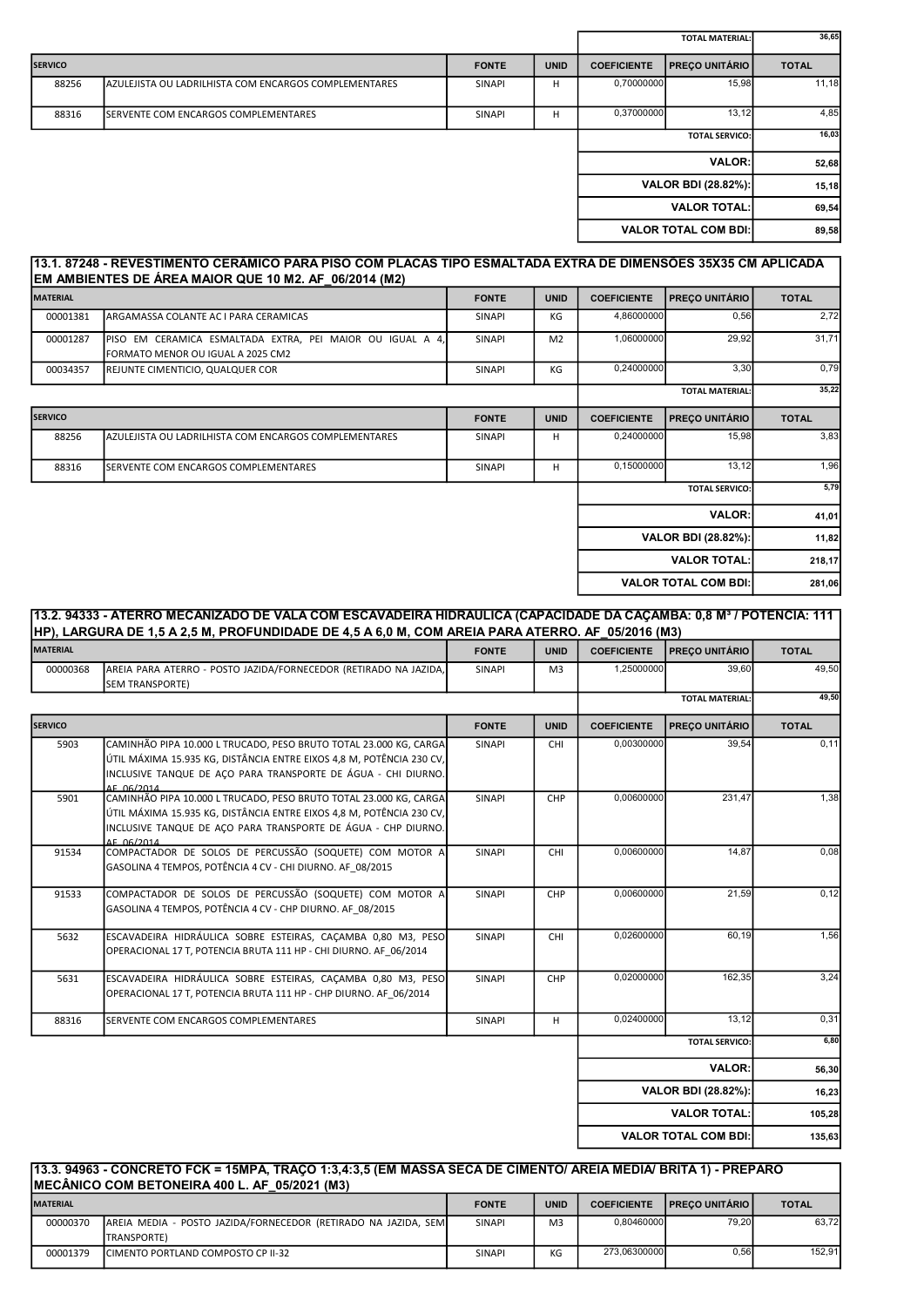| 00004721       | PEDRA BRITADA N. 1 (9,5 a 19 MM) POSTO PEDREIRA/FORNECEDOR, SEM<br><b>FRETE</b>                                                                              | SINAPI        | M <sub>3</sub> | 0,57920000         | 62,66                       | 36,29        |
|----------------|--------------------------------------------------------------------------------------------------------------------------------------------------------------|---------------|----------------|--------------------|-----------------------------|--------------|
|                |                                                                                                                                                              |               |                |                    | <b>TOTAL MATERIAL:</b>      | 252,92       |
| <b>SERVICO</b> |                                                                                                                                                              | <b>FONTE</b>  | <b>UNID</b>    | <b>COEFICIENTE</b> | <b>PREÇO UNITÁRIO</b>       | <b>TOTAL</b> |
| 88831          | BETONEIRA CAPACIDADE NOMINAL DE 400 L, CAPACIDADE DE MISTURA 280<br>L, MOTOR ELÉTRICO TRIFÁSICO POTÊNCIA DE 2 CV, SEM CARREGADOR - CHI<br>DIURNO. AF 10/2014 | <b>SINAPI</b> | <b>CHI</b>     | 0,71310000         | 0,28                        | 0, 19        |
| 88830          | BETONEIRA CAPACIDADE NOMINAL DE 400 L, CAPACIDADE DE MISTURA 280<br>L, MOTOR ELÉTRICO TRIFÁSICO POTÊNCIA DE 2 CV, SEM CARREGADOR - CHP<br>DIURNO. AF 10/2014 | SINAPI        | CHP            | 0,75630000         | 1,78                        | 1,34         |
| 88377          | OPERADOR DE BETONEIRA ESTACIONÁRIA/MISTURADOR COM ENCARGOS<br><b>COMPLEMENTARES</b>                                                                          | SINAPI        | н              | 1,46950000         | 11,91                       | 17,50        |
| 88316          | SERVENTE COM ENCARGOS COMPLEMENTARES                                                                                                                         | <b>SINAPI</b> | н              | 2,32750000         | 13,12                       | 30,53        |
|                |                                                                                                                                                              |               |                |                    | <b>TOTAL SERVICO:</b>       | 49,56        |
|                |                                                                                                                                                              |               |                |                    | <b>VALOR:</b>               | 302,48       |
|                |                                                                                                                                                              |               |                |                    | VALOR BDI (28.82%):         | 87,17        |
|                |                                                                                                                                                              |               |                |                    | <b>VALOR TOTAL:</b>         | 704,78       |
|                |                                                                                                                                                              |               |                |                    | <b>VALOR TOTAL COM BDI:</b> | 907,88       |
|                |                                                                                                                                                              |               |                |                    |                             |              |

|                 | 13.4. 94993 - EXECUÇÃO DE PASSEIO (CALÇÃDA) OU PISO DE CONCRETO COM CONCRETO MOLDADO IN LOCO, USINADO,<br>ACABAMENTO CONVENCIONAL, ESPESSURA 6 CM, ARMADO. AF  07/2016 (M2) |               |                |                    |                        |                |
|-----------------|-----------------------------------------------------------------------------------------------------------------------------------------------------------------------------|---------------|----------------|--------------------|------------------------|----------------|
| <b>MATERIAL</b> |                                                                                                                                                                             | <b>FONTE</b>  | <b>UNID</b>    | <b>COEFICIENTE</b> | <b>PREÇO UNITÁRIO</b>  | <b>TOTAL</b>   |
| 00034492        | CONCRETO USINADO BOMBEAVEL, CLASSE DE RESISTENCIA C20, COM BRITA<br>0 E 1, SLUMP = 100 +/- 20 MM, EXCLUI SERVICO DE BOMBEAMENTO (NBR<br>8953)                               | SINAPI        | M <sub>3</sub> | 0,07280000         | 316,80                 | 23,06          |
| 00003777        | LONA PLASTICA PESADA PRETA. E = 150 MICRA                                                                                                                                   | <b>SINAPI</b> | M <sub>2</sub> | 1,12800000         | 1,68                   | 1,89           |
| 00004517        | SARRAFO *2,5 X 7,5* CM EM PINUS, MISTA OU EQUIVALENTE DA REGIAO<br><b>BRUTA</b>                                                                                             | SINAPI        | M              | 0,45000000         | 4,08                   | 1,83           |
| 00007156        | TELA DE ACO SOLDADA NERVURADA, CA-60, Q-196, (3,11 KG/M2),<br>DIAMETRO DO FIO = 5,0 MM, LARGURA = 2,45 M, ESPACAMENTO DA<br>MALHA = 10 X 10 CM                              | SINAPI        | M <sub>2</sub> | 1,12240000         | 48,77                  | 54,73          |
|                 |                                                                                                                                                                             |               |                |                    | <b>TOTAL MATERIAL:</b> | 81,51          |
| <b>SERVICO</b>  |                                                                                                                                                                             | <b>FONTE</b>  | <b>UNID</b>    | <b>COEFICIENTE</b> | PREÇO UNITÁRIO         | <b>TOTAL</b>   |
| 88262           |                                                                                                                                                                             |               |                |                    |                        |                |
|                 | CARPINTEIRO DE FORMAS COM ENCARGOS COMPLEMENTARES                                                                                                                           | SINAPI        | н              | 0,13540000         | 15,84                  | 2,14           |
| 88309           | PEDREIRO COM ENCARGOS COMPLEMENTARES                                                                                                                                        | <b>SINAPI</b> | H              | 0,11830000         | 16,04                  |                |
| 88316           | SERVENTE COM ENCARGOS COMPLEMENTARES                                                                                                                                        | SINAPI        | H              | 0,25370000         | 13,12                  | 1,89<br>3,32   |
|                 |                                                                                                                                                                             |               |                |                    | <b>TOTAL SERVICO:</b>  | 7,35           |
|                 |                                                                                                                                                                             |               |                |                    | <b>VALOR:</b>          |                |
|                 |                                                                                                                                                                             |               |                |                    | VALOR BDI (28.82%):    | 88,86<br>25,61 |
|                 |                                                                                                                                                                             |               |                |                    | <b>VALOR TOTAL:</b>    | 1.777,20       |

|                 | 14.1. 88489 - APLICAÇÃO MANUAL DE PINTURA COM TINTA LÁTEX ACRÍLICA EM PAREDES, DUAS DEMÃOS. AF_06/2014 (M2) |               |             |                    |                             |              |  |
|-----------------|-------------------------------------------------------------------------------------------------------------|---------------|-------------|--------------------|-----------------------------|--------------|--|
| <b>MATERIAL</b> |                                                                                                             | <b>FONTE</b>  | <b>UNID</b> | <b>COEFICIENTE</b> | <b>PRECO UNITÁRIO</b>       | <b>TOTAL</b> |  |
| 00007356        | TINTA LATEX ACRILICA PREMIUM, COR BRANCO FOSCO                                                              | SINAPI        |             | 0,33000000         | 17,20                       | 5,67         |  |
|                 |                                                                                                             |               |             |                    | <b>TOTAL MATERIAL:</b>      | 5,67         |  |
| <b>SERVICO</b>  |                                                                                                             | <b>FONTE</b>  | <b>UNID</b> | <b>COEFICIENTE</b> | <b>PRECO UNITÁRIO</b>       | <b>TOTAL</b> |  |
| 88310           | <b>IPINTOR COM ENCARGOS COMPLEMENTARES</b>                                                                  | <b>SINAPI</b> | н           | 0,18700000         | 16,99                       | 3,17         |  |
| 88316           | <b>I</b> SERVENTE COM ENCARGOS COMPLEMENTARES                                                               | <b>SINAPI</b> | н           | 0,06900000         | 13,12                       | 0,90         |  |
|                 |                                                                                                             |               |             |                    | <b>TOTAL SERVICO:</b>       | 4,07         |  |
|                 |                                                                                                             |               |             |                    | <b>VALOR:</b>               | 9,74         |  |
|                 |                                                                                                             |               |             |                    | <b>VALOR BDI (28.82%):</b>  | 2,81         |  |
|                 |                                                                                                             |               |             |                    | <b>VALOR TOTAL:</b>         | 1.731,38     |  |
|                 |                                                                                                             |               |             |                    | <b>VALOR TOTAL COM BDI:</b> | 2.230,89     |  |
|                 |                                                                                                             |               |             |                    |                             |              |  |

#### 15.1. 00039025 - PORTA DE ABRIR EM ALUMINIO TIPO VENEZIANA, ACABAMENTO ANODIZADO NATURAL, SEM GUARNICAO/ALIZAR/VISTA, 87 X 210 CM (UN)

| <b>VALOR:</b>               | 642,95   |
|-----------------------------|----------|
| VALOR BDI (28.82%):         | 185,30   |
| <b>VALOR TOTAL:</b>         | 1.285.90 |
| <b>VALOR TOTAL COM BDI:</b> | 1.656.50 |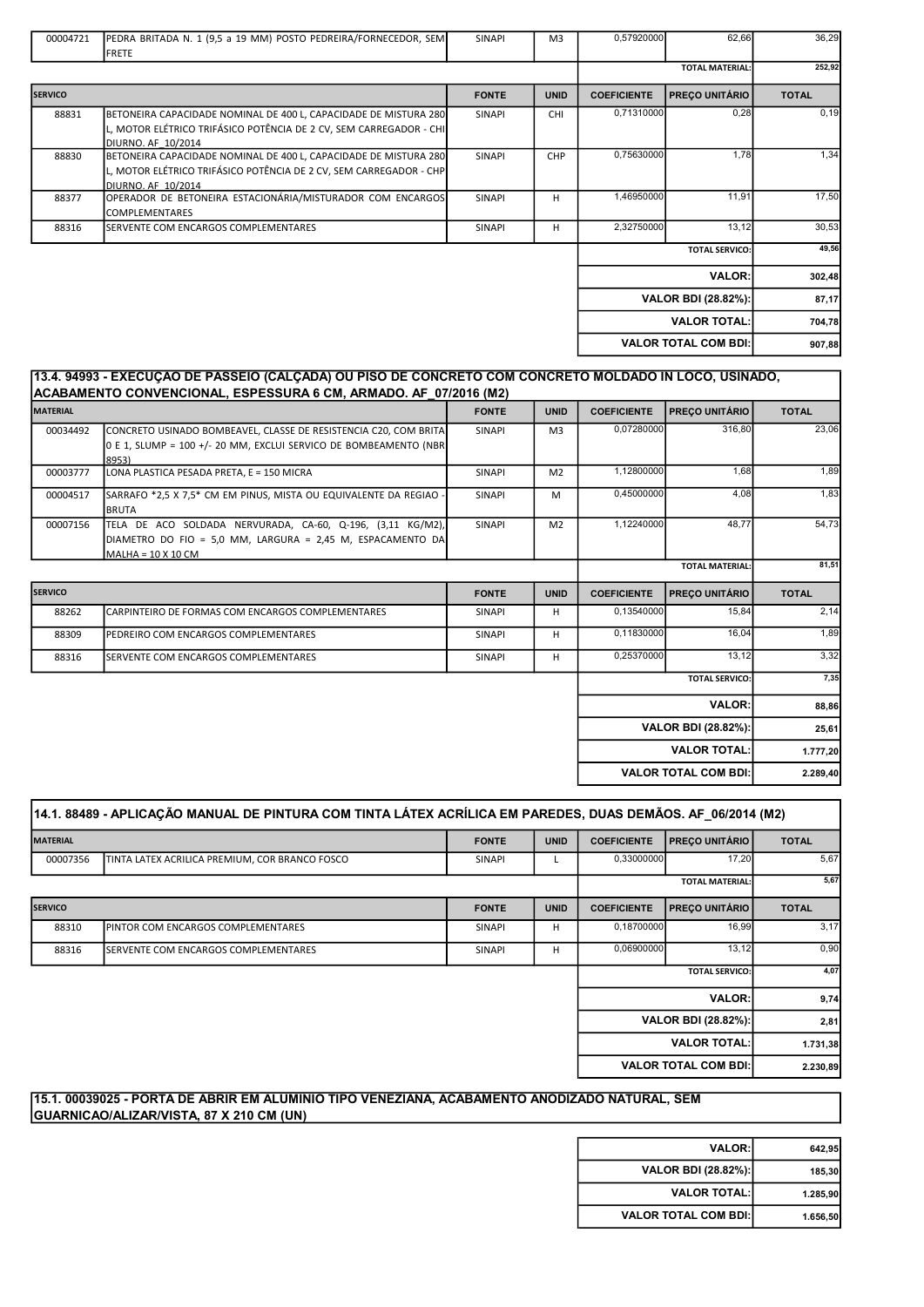#### 15.2. 90843 - KIT DE PORTA DE MADEIRA PARA PINTURA, SEMI-OCA (LEVE OU MÉDIA), PADRÃO MÉDIO, 80X210CM, ESPESSURA DE 3,5CM, ITENS INCLUSOS: DOBRADIÇAS, MONTAGEM E INSTALAÇÃO DO BATENTE, FECHADURA COM EXECUÇÃO DO FURO - FORNECIMENTO E INSTALAÇÃO. AF\_12/2019 (UN)

| <b>SERVICO</b> |                                                                                                                                                         | <b>FONTE</b>  | <b>UNID</b> | <b>COEFICIENTE</b> | <b>PRECO UNITÁRIO</b>       | <b>TOTAL</b> |
|----------------|---------------------------------------------------------------------------------------------------------------------------------------------------------|---------------|-------------|--------------------|-----------------------------|--------------|
| 100659         | ALIZAR DE 5X1,5CM PARA PORTA FIXADO COM PREGOS, PADRÃO MÉDIO -<br>FORNECIMENTO E INSTALAÇÃO. AF 12/2019                                                 | <b>SINAPI</b> | M           | 10,00000000        | 9,28                        | 92,80        |
| 90806          | BATENTE PARA PORTA DE MADEIRA, FIXAÇÃO COM ARGAMASSA, PADRÃO<br>MÉDIO - FORNECIMENTO E INSTALAÇÃO. AF 12/2019 P                                         | <b>SINAPI</b> | <b>UN</b>   | 1,00000000         | 302,39                      | 302,39       |
| 90830          | FECHADURA DE EMBUTIR COM CILINDRO, EXTERNA,<br>COMPLETA.<br>ACABAMENTO PADRÃO MÉDIO, INCLUSO EXECUÇÃO DE FURO<br>FORNECIMENTO E INSTALAÇÃO. AF 12/2019  | <b>SINAPI</b> | <b>UN</b>   | 1,00000000         | 126,07                      | 126,07       |
| 90822          | PORTA DE MADEIRA PARA PINTURA, SEMI-OCA (LEVE OU MÉDIA),<br>80X210CM, ESPESSURA DE 3,5CM, INCLUSO DOBRADICAS - FORNECIMENTO<br>E INSTALAÇÃO. AF 12/2019 | <b>SINAPI</b> | <b>UN</b>   | 1,00000000         | 264,44                      | 264,44       |
|                |                                                                                                                                                         |               |             |                    | <b>TOTAL SERVICO:</b>       | 785,70       |
|                |                                                                                                                                                         |               |             |                    | <b>VALOR:</b>               | 785,70       |
|                |                                                                                                                                                         |               |             |                    | <b>VALOR BDI (28.82%):</b>  | 226,44       |
|                |                                                                                                                                                         |               |             |                    | <b>VALOR TOTAL:</b>         | 1.571,40     |
|                |                                                                                                                                                         |               |             |                    | <b>VALOR TOTAL COM BDI:</b> | 2.024,28     |

## 15.3. 00004981 - PORTA DE ABRIR / GIRO, DE MADEIRA FOLHA MEDIA (NBR 15930) DE 700 X 2100 MM, DE 35 MM A 40 MM DE ESPESSURA, NUCLEO SEMI-SOLIDO (SARRAFEADO), CAPA LISA EM HDF, ACABAMENTO EM LAMINADO NATURAL PARA VERNIZ

| 184,80 | <b>VALOR:</b>               |
|--------|-----------------------------|
| 53,26  | VALOR BDI (28.82%):         |
| 184,80 | <b>VALOR TOTAL:</b>         |
| 238,06 | <b>VALOR TOTAL COM BDI:</b> |

## 15.4. 91307 - FECHADURA DE EMBUTIR PARA PORTAS INTERNAS, COMPLETA, ACABAMENTO PADRÃO POPULAR, COM EXECUÇÃO DE FURO - FORNECIMENTO E INSTALAÇÃO. AF\_12/2019 (UN)

| <b>MATERIAL</b> |                                                                 | <b>FONTE</b>  | <b>UNID</b> | <b>COEFICIENTE</b> | <b>PRECO UNITÁRIO</b>       | <b>TOTAL</b> |
|-----------------|-----------------------------------------------------------------|---------------|-------------|--------------------|-----------------------------|--------------|
| 00003090        | FECHADURA ESPELHO PARA PORTA INTERNA, EM ACO INOX (MAQUINA,     | <b>SINAPI</b> | CJ          | 1,00000000         | 46.73                       | 46,73        |
|                 | TESTA E CONTRA-TESTA) E EM ZAMAC (MACANETA, LINGUETA E TRINCOS) |               |             |                    |                             |              |
|                 | COM ACABAMENTO CROMADO, MAQUINA DE 40 MM, INCLUINDO CHAVE       |               |             |                    |                             |              |
|                 | TIPO INTERNA                                                    |               |             |                    |                             |              |
|                 |                                                                 |               |             |                    | <b>TOTAL MATERIAL:</b>      | 46,73        |
| <b>SERVICO</b>  |                                                                 | <b>FONTE</b>  | <b>UNID</b> | <b>COEFICIENTE</b> | <b>PRECO UNITÁRIO</b>       | <b>TOTAL</b> |
| 88261           | CARPINTEIRO DE ESQUADRIA COM ENCARGOS COMPLEMENTARES            | <b>SINAPI</b> | H           | 0,76700000         | 15,88                       | 12,17        |
| 88316           | SERVENTE COM ENCARGOS COMPLEMENTARES                            | <b>SINAPI</b> | H           | 0,38400000         | 13,12                       | 5,03         |
|                 |                                                                 |               |             |                    | <b>TOTAL SERVICO:</b>       | 17,20        |
|                 |                                                                 |               |             |                    | <b>VALOR:</b>               | 63,93        |
|                 |                                                                 |               |             |                    | VALOR BDI (28.82%):         | 18,42        |
|                 |                                                                 |               |             |                    | <b>VALOR TOTAL:</b>         | 63,93        |
|                 |                                                                 |               |             |                    | <b>VALOR TOTAL COM BDI:</b> | 82,35        |

|                 | 15.5. 94570 - JANELA DE ALUMINIO DE CORRER COM 2 FOLHAS PARA VIDROS, COM VIDROS, BATENTE, ACABAMENTO COM<br>ACETATO OU BRILHANTE E FERRAGENS. EXCLUSIVE ALIZAR E CONTRAMARCO. FORNECIMENTO E INSTALAÇÃO. AF  12/2019 (M2) |               |             |                    |                        |              |
|-----------------|---------------------------------------------------------------------------------------------------------------------------------------------------------------------------------------------------------------------------|---------------|-------------|--------------------|------------------------|--------------|
| <b>MATERIAL</b> |                                                                                                                                                                                                                           | <b>FONTE</b>  | <b>UNID</b> | <b>COEFICIENTE</b> | <b>PRECO UNITÁRIO</b>  | <b>TOTAL</b> |
| 00036896        | JANELA DE CORRER. EM ALUMINIO PERFIL 25. 100 X 120 CM (A X L). 2 FLS<br>MOVEIS, SEM BANDEIRA, ACABAMENTO BRANCO OU BRILHANTE, BATENTE<br>DE 6 A 7 CM. COM VIDRO. SEM GUARNICAO                                            | <b>SINAPI</b> | <b>UN</b>   | 0,83330000         | 341.88                 | 284,88       |
| 00004377        | PARAFUSO DE ACO ZINCADO COM ROSCA SOBERBA. CABECA CHATA E<br>FENDA SIMPLES, DIAMETRO 4,2 MM, COMPRIMENTO * 32 * MM                                                                                                        | <b>SINAPI</b> | <b>UN</b>   | 9,20000000         | 0,12                   | 1,10         |
| 00039961        | SILICONE ACETICO USO GERAL INCOLOR 280 G                                                                                                                                                                                  | <b>SINAPI</b> | <b>UN</b>   | 0,62330000         | 20,61                  | 12,84        |
|                 |                                                                                                                                                                                                                           |               |             |                    | <b>TOTAL MATERIAL:</b> | 298,82       |
| <b>SERVICO</b>  |                                                                                                                                                                                                                           | <b>FONTE</b>  | <b>UNID</b> | <b>COEFICIENTE</b> | <b>PREÇO UNITÁRIO</b>  | <b>TOTAL</b> |
|                 |                                                                                                                                                                                                                           |               |             |                    |                        |              |
| 88309           | PEDREIRO COM ENCARGOS COMPLEMENTARES                                                                                                                                                                                      | <b>SINAPI</b> | н           | 0.51900000         | 16.04                  | 8,32         |
| 88316           | SERVENTE COM ENCARGOS COMPLEMENTARES                                                                                                                                                                                      | <b>SINAPI</b> | H           | 0,25900000         | 13,12                  | 3,39         |
|                 |                                                                                                                                                                                                                           |               |             |                    | <b>TOTAL SERVICO:</b>  | 11,71        |
|                 |                                                                                                                                                                                                                           |               |             |                    | <b>VALOR:</b>          | 310,53       |
|                 |                                                                                                                                                                                                                           |               |             |                    | VALOR BDI (28.82%):    | 89.49        |
|                 |                                                                                                                                                                                                                           |               |             |                    | <b>VALOR TOTAL:</b>    | 1.583,70     |

15.6. 00034377 - JANELA BASCULANTE, EM ALUMINIO PERFIL 20, 80 X 60 CM (A X L), 4 FLS (1 FIXA E 3 MOVEIS), ACABAMENTO BRANCO OU BRILHANTE, BATENTE DE 3 A 4 CM, COM VIDRO, SEM GUARNICAO (UN)